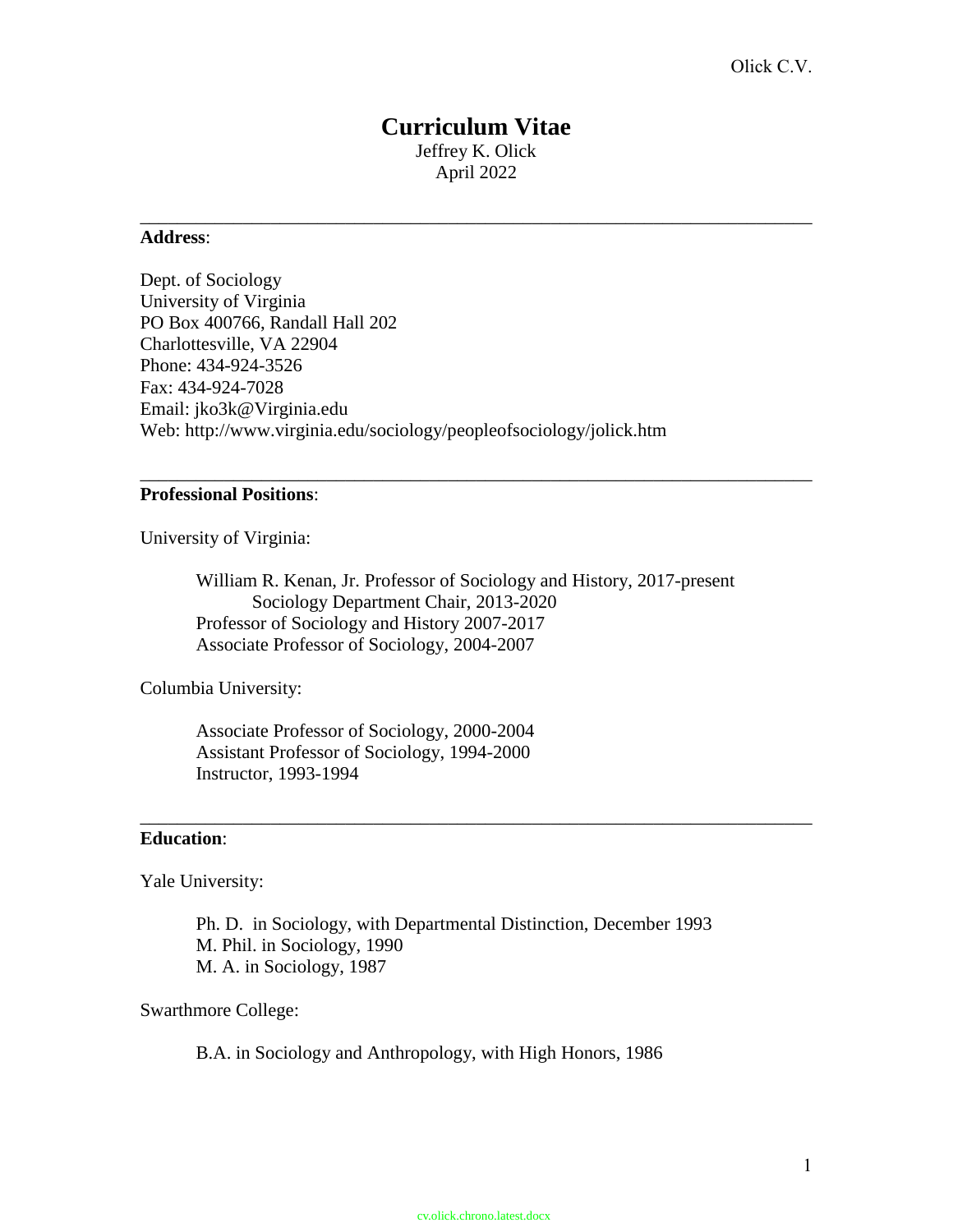# **Books**:

| In Progress | The Legendary Topography of the Holy Land, by Maurice Halbwachs.<br>Translation and critical edition (with Sarah Daynes). Oxford University<br>Press.                                                                                               |
|-------------|-----------------------------------------------------------------------------------------------------------------------------------------------------------------------------------------------------------------------------------------------------|
| In Progress | The Collective Memory, by Maurice Halbwachs. Translation and critical<br>Edition (with Sarah Daynes). Oxford University Press.                                                                                                                      |
| 2022        | Regions of Memory. Edited (with Malgorzata Pakier, Joanna<br>Wawrzyniak, and Simon Lewis). Palgrave Macmillan.                                                                                                                                      |
| 2020        | A Cultural History of Memory. 6 Vols. Edited (with Stefan Berger).<br>London: Bloomsbury.                                                                                                                                                           |
| 2016        | The Sins of the Fathers: Germany, Memory, Method. University of<br>Chicago Press: Chicago Studies in Practices of Meaning.<br>-Choice "Outstanding Academic Title," 2017                                                                            |
| 2011        | The Collective Memory Reader (with Vered Vinitzky-Seroussi and<br>Daniel Levy). Oxford University Press.                                                                                                                                            |
|             | Turkish translation: Kilektif Hafiza Kitabi. Ankara: Dipnot<br>Yayinlari.                                                                                                                                                                           |
| 2011        | Group Experiment and Other Writings: The Frankfurt School on Public<br>Opinion in Postwar Germany, by Friedrich Pollock, Theodor W.<br>Adorno, and others. Edited, translated, and introduced (with Andrew J.<br>Perrin). Harvard University Press. |
| 2010        | Guilt and Defense: On the Legacies of National Socialism in Postwar<br>Germany by Theodor W. Adorno. Edited, translated, and introduced<br>(with Andrew J. Perrin). Harvard University Press.                                                       |
| 2007        | The Politics of Regret: On Collective Memory and Historical<br>Responsibility. Routledge.                                                                                                                                                           |
|             | Korean translation: Okdang Publishers, 2011. 기억의지도:<br>집단기억은 인류의 역사와 사회 그리고 정치를 어떻게 뒤바꿔놓았나                                                                                                                                                          |
| 2005        | In the House of the Hangman: The Agonies of German Defeat, 1943-<br>1949. University of Chicago Press, 2005.                                                                                                                                        |
| 2003        | States of Memory: Continuities, Conflicts, and Transformations in                                                                                                                                                                                   |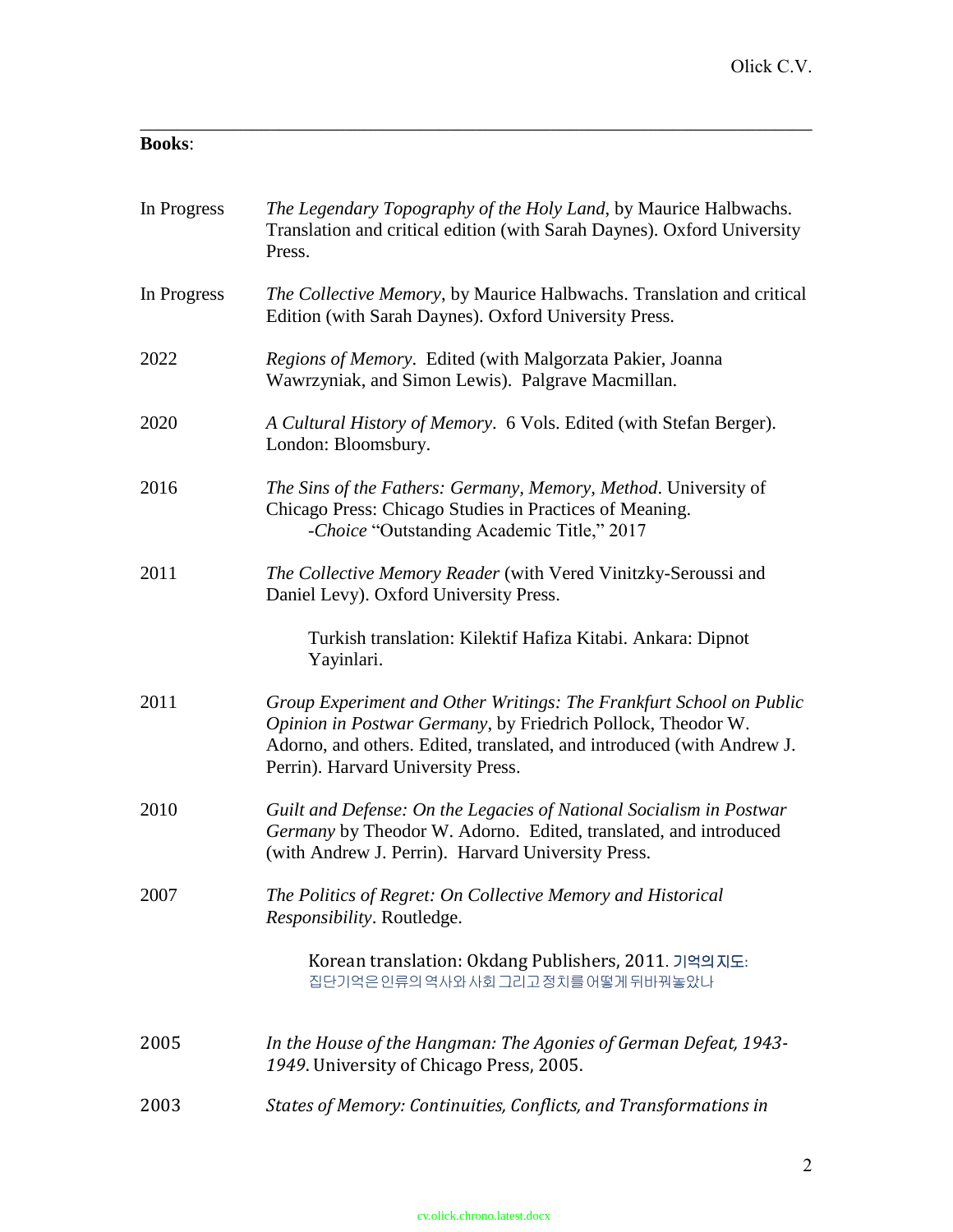*National Retrospection*. Edited Volume. Duke University Press, 2003.

An earlier, shorter version of *States of Memory* appeared as a special issue of *Social Science History* (24, 1998) entitled "Memory and the Nation."

Korean translation by Young Hwi Yoon, Ho Gun Choi and Yoo Ki Min (Seoul: Korea Democracy Foundation, 2006). Sponsored by the Korea Democracy Foundation. 국가와 기억 **-** 국민국가적 관점에서 본 집단기억의 연속 갈등 변화 **[**반양장본**]**

# **Articles, Chapters, Special Issues and Essays:**

| In Progress | "Sociology and Theodicy" (with Christina Simko).                                                                                                                                                                                                                                                        |
|-------------|---------------------------------------------------------------------------------------------------------------------------------------------------------------------------------------------------------------------------------------------------------------------------------------------------------|
| In Progress | "Tragic Sociology" (with Christina Simko).                                                                                                                                                                                                                                                              |
| In Progress | "The Politics of Regret Revisited." For The Oxford Handbook of<br>History and Memory. Edited by Wulf Kansteiner and Christina<br>Morena.                                                                                                                                                                |
| In Press    | "Afterword." In Regions of Memory, edited by Edited Simone Lewis,<br>Jeffrey K. Olick, Maglorzata Pakier, andJoanna Wawrzyniak. Palgrave<br>Macmillan, 2022.                                                                                                                                            |
| In Press    | "Charlottesville and the End of American Exceptionalism. In<br>National Memory in a Time of Populism. Edited by James V. Wertsch<br>and Roddy Roediger. New York: Cambridge University Press.                                                                                                           |
| 2021        | "Memory and Crisis." Special issue of 1135-1517. Edited, with<br>Hanna Teichler. Fall 2021.                                                                                                                                                                                                             |
|             | "Memory and Crisis: An Introduction." With Hanna Teichler.<br>Memory Studies 14, 6, pp. 1135-1142.                                                                                                                                                                                                      |
| 2021        | "Memory Studies and the Future of Memory" (with Astrid Erll). In<br>Die Zukunft der Erinnerung: Perspektiven des Gedenkens an die<br>Verbrechen des Nationalsozialismus und die Shoah. Edited by<br>Christian Wiese, Stefan Vogt, Doron Kiesel, and Gury Schneider-<br>Ludorff. Oldenbourg: De Gruyter. |
| 2020        | "General Introduction," (with Stefan Berger), for A Cultural History<br>of Memory. Bloomsbury, Spring 2020.                                                                                                                                                                                             |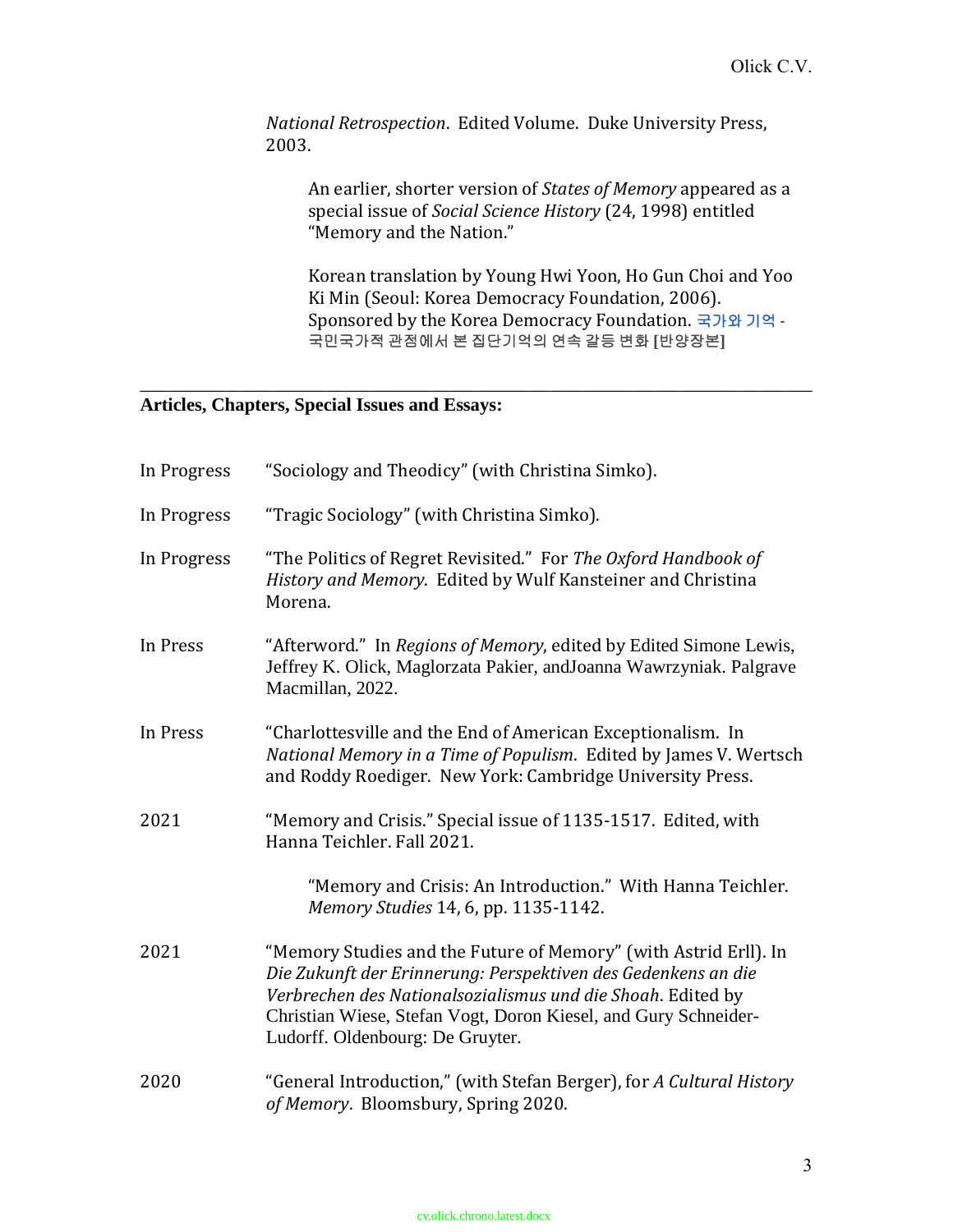| 2020 | The Social: Rituals, Faith, Practices and the Everyday," for A<br>Cultural History of Memory, Vol. 6: The Twentieth Century. Edited by<br>Stefan Berger and Bill Niven. Bloomsbury, Spring 2020.                                                                                    |
|------|-------------------------------------------------------------------------------------------------------------------------------------------------------------------------------------------------------------------------------------------------------------------------------------|
| 2020 | "Between Trauma and Tragedy," (with Christina Simko). Social<br>Research 87, 2 (Summer).                                                                                                                                                                                            |
| 2019 | "What We Talk About When We Talk About Culture: A Multi-Facet<br>Approach," (with Christina Simko). American Journal of Cultural<br>Sociology. Published online first, Dec. 2019.                                                                                                   |
| 2018 | "From the Memory of Violence to the Violence of Memory." In<br>Remembrance and Solidarity Studies 5: 205-217. Warsaw: European<br>Network Remembrance and Solidarity.                                                                                                               |
| 2017 | "The Memory Studies Association: Ambitions and an Invitation."<br>Memory Studies 10, 4: 490-494. (With Aline Sierp and Jenny<br>Wüstenberg).                                                                                                                                        |
| 2017 | "Reexamining the Causes, Consequences, and Controversy of the<br>Historikerstreit and the Goldhagen Debate: A Forum with Gerrit<br>Dworok, Richard J. Evans, Mary Fulbrook, A. Dirk Moses, Jeffrey K.<br>Olick, and Timothy D. Snyder. Central European History 50, 3: 375-<br>403. |
| 2016 | "The Eschenburg Controversy in Historical and Sociological<br>Perspective." In "Vorsicht Sicherheit!" Legitimationsprobleme der<br>Ordnung von Freiheit. Gabriele Abels, ed. Baden-Baden: Nomos,<br>2016.                                                                           |
| 2016 | "The Poverty of Resilience: On Memory, Meaning, and Well-Being."<br>Memory Studies, 9 (July): 348-357.                                                                                                                                                                              |
| 2015 | "Afterword." The Ashgate Research Companion to Memory Studies,<br>edited by Siobhan Kattago. London: Ashgate.                                                                                                                                                                       |
| 2015 | "Foreword." Memory and Change in Europe: Eastern Perspectives.<br>New York: New York: Berghahn.                                                                                                                                                                                     |
| 2015 | "Sites of Memory Studies (Lieux des études de mémoire)." Routledge<br>International Handbook of Memory Studies. Edited by Anna Lisa Tota<br>and Trever Hagen. New York: Routledge.                                                                                                  |
| 2014 | "Response to our Critics," (With Vered Vinitzky-Seroussi and Daniel<br>Levy). Memory Studies 7, 1, (January): 131-138.                                                                                                                                                              |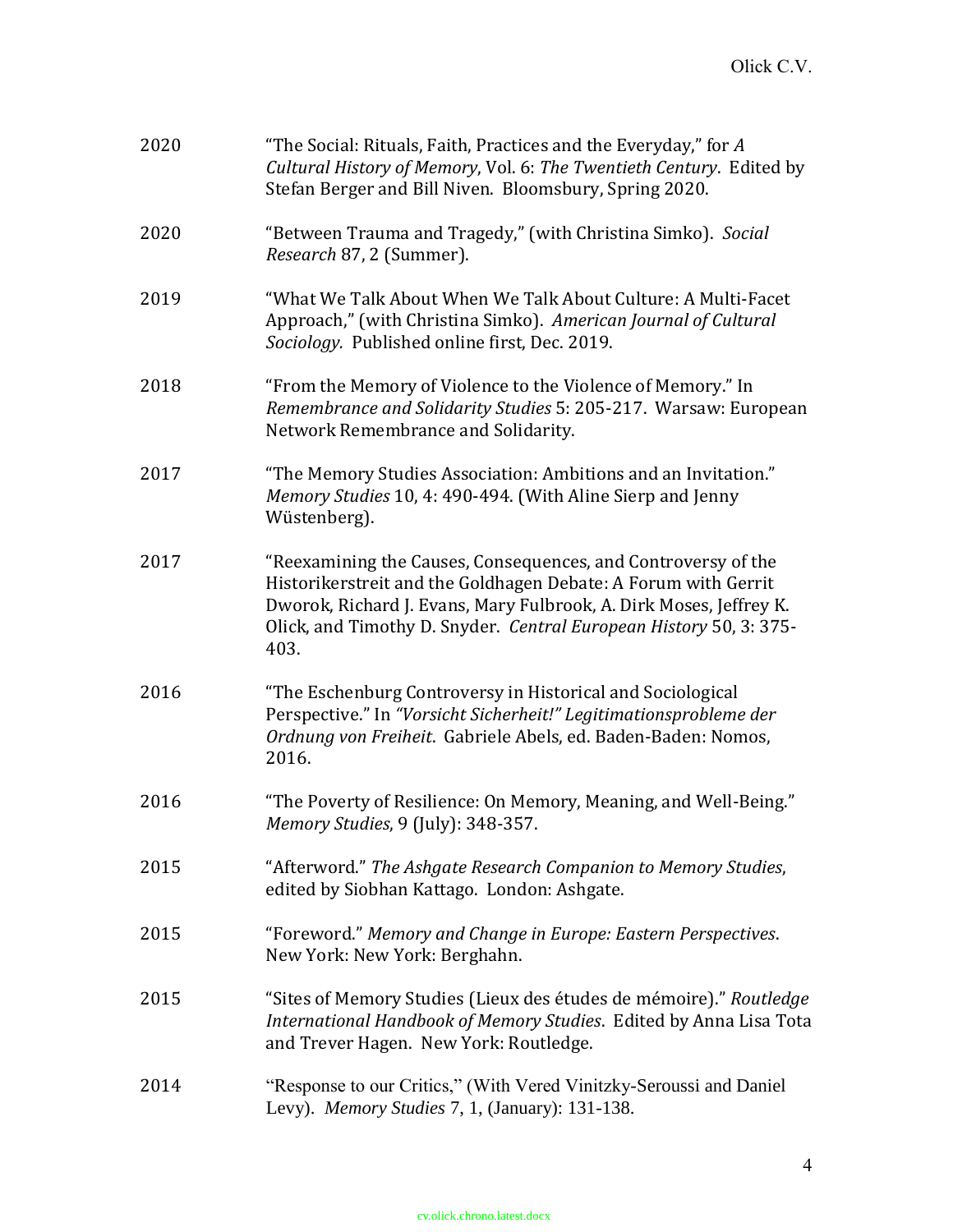| "Reflections on the Underdeveloped Relations between Journalism and<br>Memory Studies." In Memory and Journalism, edited by Barbie Zelizer<br>and Keren Tenenboim-Weinblatt. London: Palgrave.                                                                  |
|-----------------------------------------------------------------------------------------------------------------------------------------------------------------------------------------------------------------------------------------------------------------|
| "Willy Brandt in Warsaw: Event or Image? History or Memory?"<br>Visible Presences: Memory, Photography and the Historical<br>Imagination. Edited by Olga Schevchenko. New Brunswick:<br>Transaction.                                                            |
| "The Security of Silence or Tacit Consent: Interpreting Non-Responses<br>in and about the Group Experiment." Silence/Schweigen. Archäologie<br>der literarischen Kommunikation Vol. 13. Edited by Jan Assmann and<br>Aleida Assmann. Paderborn: W. Fink Verlag. |
| "Non-Public Opinion: Adorno and the Frankfurt School's Group<br><i>Experiment," Hedgehog Review 12, 3 (Fall). (With Andrew J. Perrin.)</i>                                                                                                                      |
| "Afterword." Memory and the Future: Transnational Politics, Ethics<br>and Society. Edited by Yifat Gutman, Amy Sodaro, and Adam Brown.<br>New York: Palgrave.                                                                                                   |
| "Das soziale Gedächtnis." Erinnerung und Gedächtnis: Ein<br>interdisziplinäres Handbuch, edited by Christian Gudehus, Ariane<br>Eichenberg, and Harald Welzer. Stuttgart: Metzler-Verlag.                                                                       |
| "In the Ashes of Disgrace: Germany after 1945." Shadows of War: A<br>Social History of Silence in the Twentieth Century. Edited by Jay<br>Winter, Efrat Ben Ze'ev, and Ruth Ginio. Cambridge University Press.                                                  |
| "What is 'the Relative Autonomy of Culture?"" Sociology of Culture: A<br>Handbook. John R. Hall, Laura Grindstaff and Ming-Chen Lo, eds.<br>New York: Routledge.                                                                                                |
| Revised second edition, 2018.                                                                                                                                                                                                                                   |
| "Turning Points and Myths of German Memory" Zeithistorische<br>Forschungen/Studies in Contemporary History 5: 372-386.                                                                                                                                          |
| "Between Chaos and Diversity: Is Social Memory Studies a Field?"<br>International Journal of Politics, Culture, and Society 22 (Fall): 249-<br>252.                                                                                                             |
| "Times for Forgiveness: An Historical Perspective." Considering<br>Forgiveness, edited by Aleksandra Wagner. Vera List Center for the<br>Arts and Politics, New School University.                                                                              |
|                                                                                                                                                                                                                                                                 |

#### cv.olick.chrono.latest.docx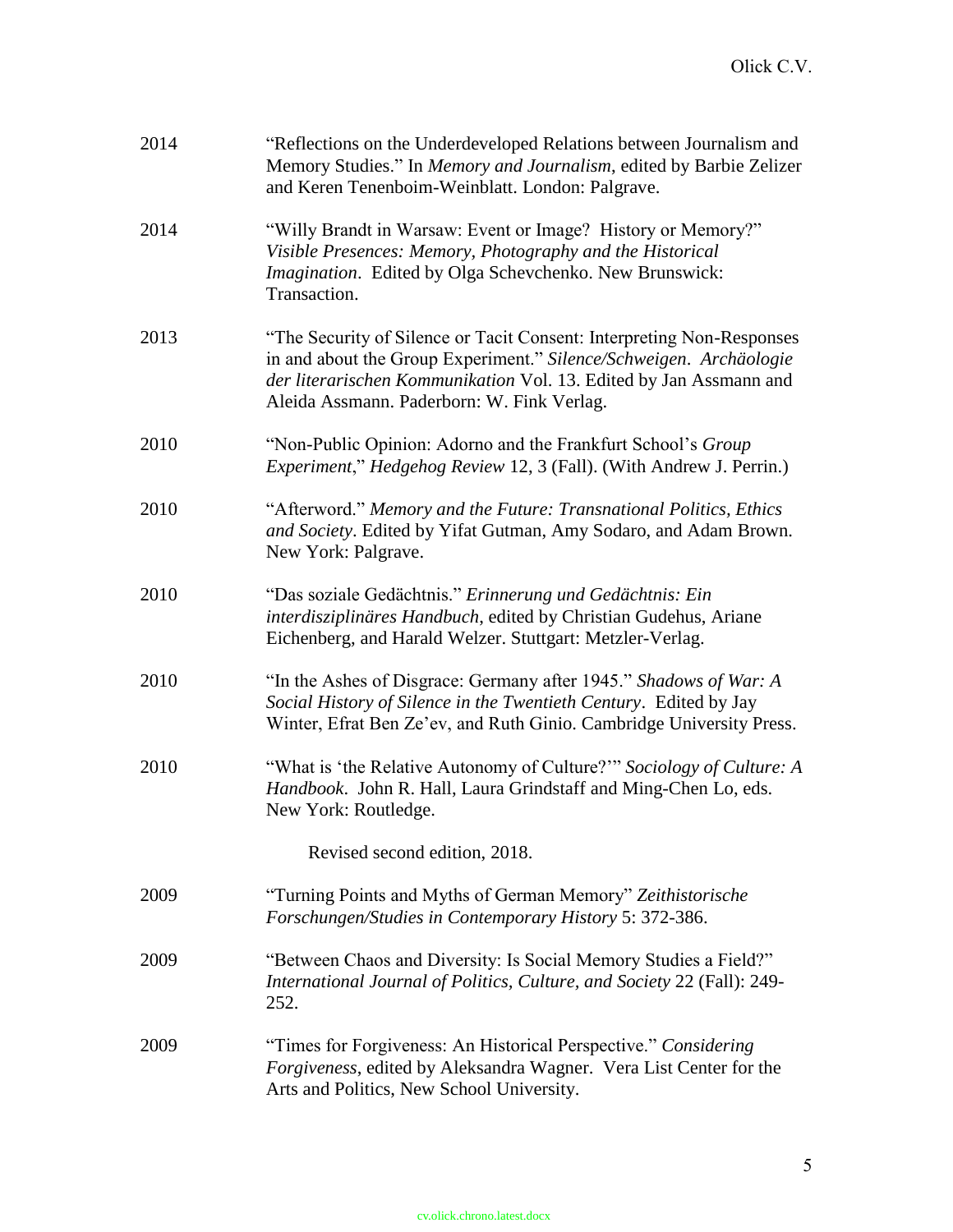| 2008 | "The Ciphered Transits of Collective Memory: Neo-Freudian<br>Impressions." Social Research 75, 1 (Spring): 1-22.                                                                                                                               |
|------|------------------------------------------------------------------------------------------------------------------------------------------------------------------------------------------------------------------------------------------------|
| 2008 | "Collective Memory: A Memoir and Prospect." Memory Studies 1, 1<br>(Winter): 23-29.                                                                                                                                                            |
| 2007 | "Usable Pasts and the Return of the Repressed." The Hedgehog Review<br>9, 2 (Summer): 19-31.                                                                                                                                                   |
| 2007 | "The Sociology of Retrospection." Cultural Memory Studies: An<br>International and Interdisciplinary Handbook, edited by Ansgar<br>Nünning and Astrid Erll. Berlin/New York: de Gruyter.                                                       |
| 2007 | "The Agonies of Defeat: Parsing the Legacies of Perpetration."<br>Memories, Identities and Diasporas: Confronting the Holocaust and<br>Post-Holocaust Jewish Lives. Judith M. Gerson and Diane L. Wolf, eds.<br>Durham: Duke University Press. |
| 2007 | "Collective Memory and Nonpublic Opinion: An Historical Note on a<br>Methodological Controversy about a Political Problem." Symbolic<br>Interaction 30, 1 (Winter): 41-55.                                                                     |
| 2007 | "Figurations of Memory: A Process-Relational Methodology," The<br>Politics of Regret: On Collective Memory and Historical Responsibility.<br>New York: Routledge.                                                                              |
|      | Russian Translation: Фигурации памяти: процессо-реляционная<br>методология, иллюстрируемая на примере Германии.<br>СОЦИОЛОГИЧЕСКОЕ ОБОЗРЕНИЕ. Т. 11. № 1. 2012: 40-74.                                                                         |
| 2007 | "Social Memory," International Encyclopedia of the Social Sciences.<br>Macmillan, 2007.                                                                                                                                                        |
| 2007 | "Political Culture," International Encyclopedia of the Social Sciences.<br>Macmillan, 2007. (With Tanya Omeltchenko)<br><b>Translated into Persian:</b><br>www.anthropology.ir/article/7040.html                                               |
| 2007 | "Political Sociology," International Encyclopedia of the Social Sciences.<br>Macmillan, 2007. (With Chares Demetriou)                                                                                                                          |
| 2007 | "The Holocaust," International Encyclopedia of the Social Sciences.<br>Macmillan, 2007. (With Shannon Anderson)                                                                                                                                |
| 2006 | "From Theodicy to Ressentiment: Trauma and the Ages of                                                                                                                                                                                         |

#### cv.olick.chrono.latest.docx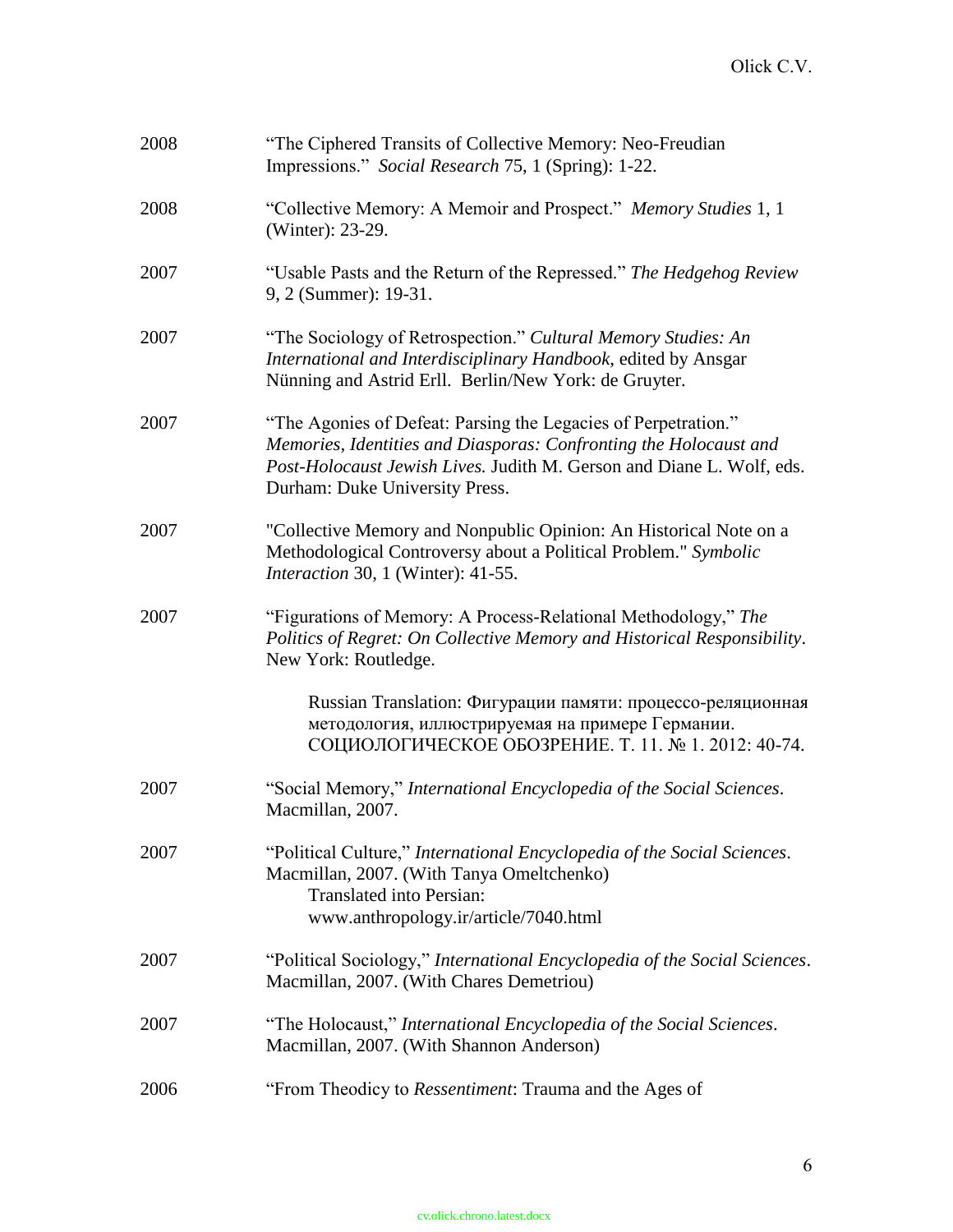|      | Compensation" (with Chares Demetriou). Memory, Trauma, and World<br>Politics: Reflections on the Relationship between Past and Present.<br>Duncan Bell, editor. London: Palgrave, 2006.                  |
|------|----------------------------------------------------------------------------------------------------------------------------------------------------------------------------------------------------------|
| 2006 | "Products, Processes, and Practices: A Non-Reificatory Approach to<br>Collective Memory." Biblical Theology Bulletin 36, 1 (Spring 2006), pp.<br>$5-14.$                                                 |
| 2004 | "The Guilt of Nations?" <i>Ethics and International Affairs</i> (Fall): 109-117.                                                                                                                         |
| 2003 | "The Value of Regret: Lessons from and for Germany." Religion and<br>Public Life 33 (Spring): 21-32.                                                                                                     |
|      | Translated and republished in Japanese: 戦争記憶論–忘却、変容そ<br>して継承 [単行本] 関沢 まゆみ.                                                                                                                               |
| 2003 | "The Politics of Regret: Analytical Frames" (with Brenda Coughlin).<br>The Politics of the Past: On Repairing Historical Injustices, edited by<br>John Torpey. Lanham, MD: Rowman and Littelfield.       |
| 1999 | "Collective Memory: The Two Cultures." Sociological Theory 17, 3<br>(November): 333-348.                                                                                                                 |
|      | Turkish translation: "Kollektif Bellek: Iki Farkli Kultur," in<br>Moment $(1)$ 2.                                                                                                                        |
|      | Russian translation: Джеффри К. Олик Коллективная память:<br>две культуры. ИСТОРИЧЕСКАЯ ЭКСПЕРТИЗА The Historical<br><i>Expertise</i> No 4 (17)/2018. pp.22-49. doi 10.31754/2409-6105-<br>2018-4-11-21. |
| 1999 | "Genre Memories and Memory Genres: A Dialogical Analysis of May<br>8th, 1945 Commemorations in the Federal Republic of Germany."<br>American Sociological Review 64 (June): 381-402.                     |
| 1998 | "What does it Mean to Normalize the Past?: Official Memory in German<br>Politics since 1989," Social Science History 22, 4: 547-571.                                                                     |
|      | Reprinted, with a new afterword, in Sozialer Sinn 2: 259-280.                                                                                                                                            |
|      | Reprinted, with afterword, in States of Memory; Continuities,<br>Conflicts, and Transformations in National Retrospection. Jeffrey<br>K. Olick, ed. Durham: Duke University Press, 2003                  |
| 1998 | "Memory and the Nation: Continuities, Conflicts, and Transformations."<br>Social Science History 22, 4: 377-387.                                                                                         |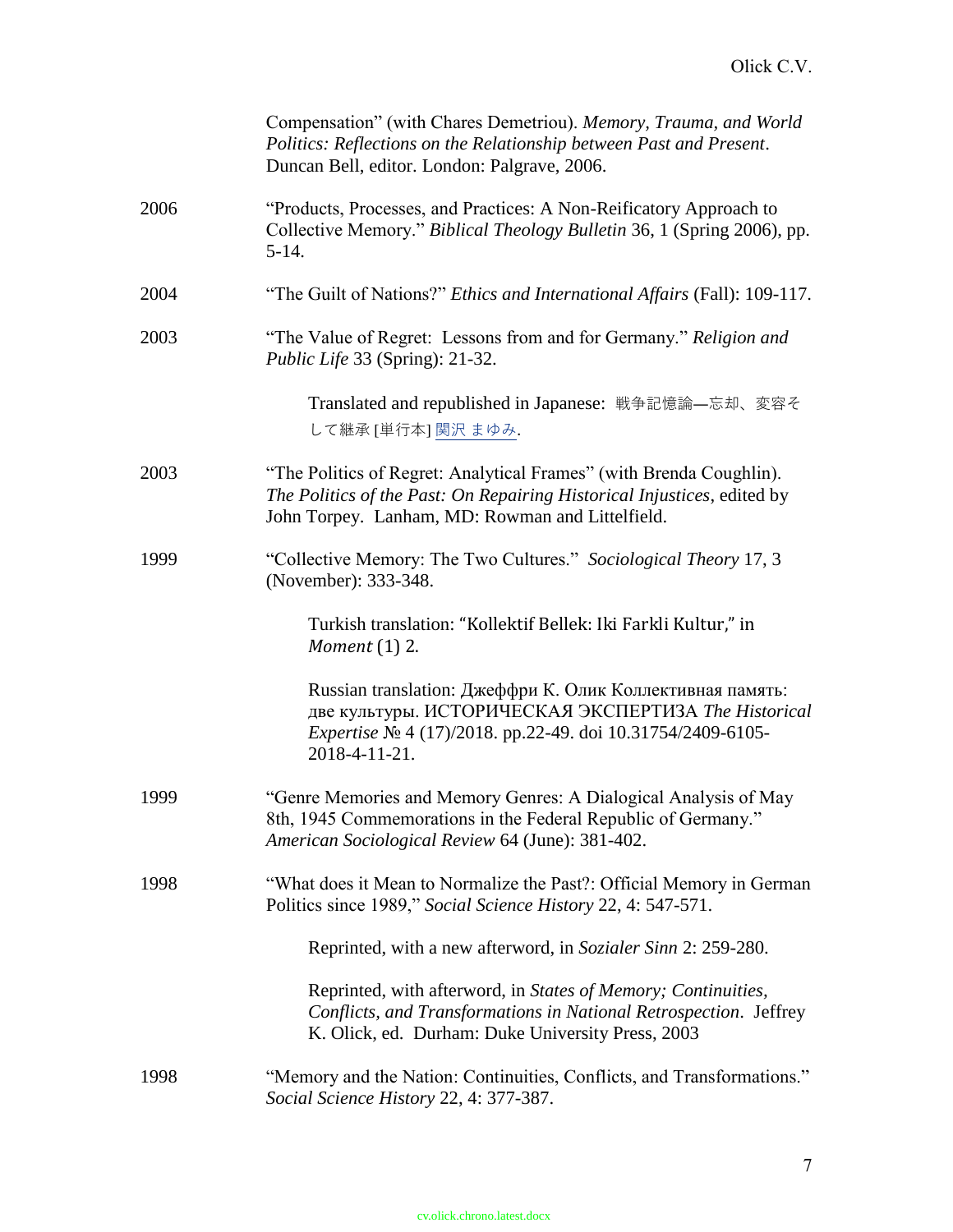|      | Expanded version reprinted in States of Memory: Continuities,<br>Conflicts, and Transformations in National Retrospection. Jeffrey<br>K. Olick, ed. Durham: Duke University Press, 2003.                                                                            |
|------|---------------------------------------------------------------------------------------------------------------------------------------------------------------------------------------------------------------------------------------------------------------------|
| 1998 | "Memoria colectiva y diferenciacion cronologica: historicidad y ambito<br>publico." Ayer 32: 119-145.                                                                                                                                                               |
|      | English version: "Collective Memory and Chronic Differentiation:<br>Historicity and the Public Sphere." Working Papers in the<br>Humanities, Humanities Research Group, University of Windsor,<br>Ontario, Canada.                                                  |
| 1998 | "Social Memory Studies: From 'Collective Memory' to the Historical<br>Sociology of Mnemonic Practices," (with Joyce Robbins). Annual<br>Review of Sociology 24: 105-140.                                                                                            |
|      | Polish Translation: "Badania nad pamiecia spoleczna: of<br>"pamieci zbiorowej" do sociolgii historycznej praktyk<br>pamieciowych," in (Kon)teksty Pamieci Antologia, edited by<br>Redakcja Naukowa and Kornelie Konczal. Warsaw: Norodowe<br>Centrum Kultury, 2014. |
|      | Hungarian translation: "A társadalmi emlékezet tanulmányozása: a<br>'kollektív emlékezettől' a mnemonikus gyakorlat történeti<br>szociológiai vizsgálatáig" Replika 37, 1999.                                                                                       |
|      | Chinese translation: Si Xiang Zhan Xian (The Ideological Front).<br>2011. Vol 37 No. 3 pp 9-16.                                                                                                                                                                     |
| 1998 | "Popular Culture." Encyclopedia of Aesthetics. Michael Kelly, ed.<br>Oxford University Press: Volume 4: 44-47.                                                                                                                                                      |
| 1997 | "Collective Memory and Cultural Constraint: Holocaust Myth and<br>Rationality in German Politics," (With Daniel Levy). American<br>Sociological Review 62, 6 (December): 921-936.                                                                                   |
| 1992 | The Unmasterable Past: History, Holocaust, and German National<br>Identity, by Charles Maier. Theory and Society 21, 2 (April): 290-298.                                                                                                                            |
| 1989 | "The Role of Prediction in Futures Research: Some Epistemological<br>Suppositions about Knowing the Future," (with Wendell Bell).<br>Futures: The Journal of Forecasting and Planning 21, 2 (April).                                                                |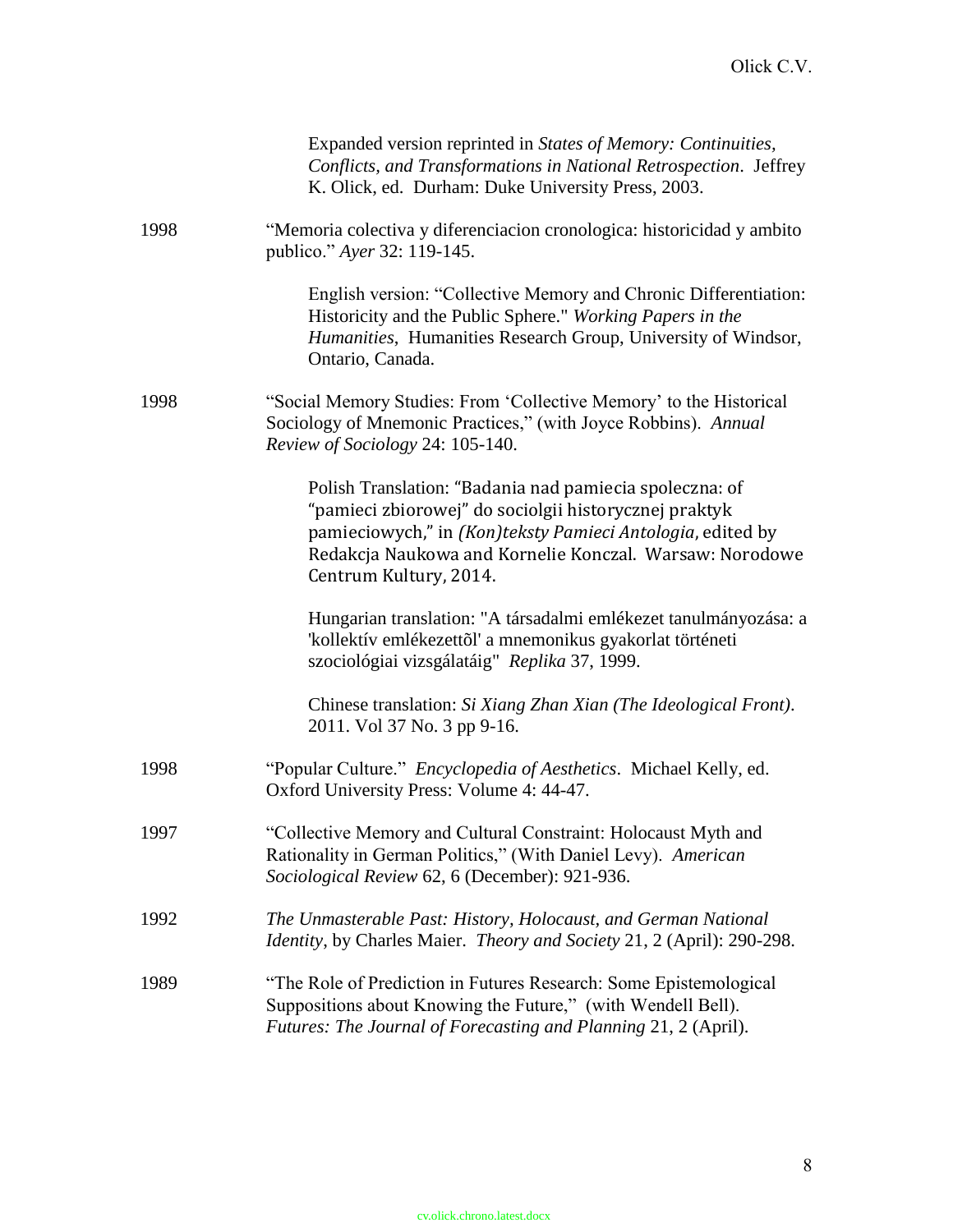## **Reviews and Shorter Essays:**

• "On Collective Memory and Historical Responsibility" An Interview with Jeffrey Olick." Conducted by Yagmur Karakaya, July 16, 2019. Published online, The Society Pages: https://thesocietypages.org/holocaust-genocide/on-collectivememory-and-historical-responsibility-an-interview-with-jeffrey-olick/

- Глобальная память «Память это не вещь и не предмет. Память это непрерывный процесс». Интервью с Дж.К. Оликом. [ "Memory is not a thing, it is not an object. Memory is an ongoing process". Interview with J.K. Olick]. ИСТОРИЧЕСКАЯ ЭКСПЕРТИЗА The Historical Expertise № 4(17)/2018. pp.11-21.
- "Preface," for special issue "Memories of Joy," *Memory Studies* 12, 1, February 2019: 3-4. With Aline Sierp and Jenny Wustenberg.
- Review of *The Holocaust, Religion, and the Politics of Collective Memory: Beyond Sociology*, by Ronald J. Berger. *Contemporary Sociology*, 2013.
- "Osama Wasn't Voldemort," www.deliberatelyconsidered.com. May 11. 2011.
- Review of *Abraham Lincoln in the Postheroic Era: History and Memory in Late Twentieth Century America*, by Barry Schwartz. *American Journal of Sociology*.
- Review of *Wounds of Memory: The Politics of War in Germany,* by Maja Zehfuss. *Memory Studies*.
- Review of *States of Denial: Knowing about Atrocities and Suffering*, by Stanley Cohen. *American Journal of Sociology*, 2002: 134-135.
- Review of *The Norbert Elias Reader*, edited by Johan Goudsblom and Stephen Mennell; and *Norbert Elias: On Civilization, Power, and Knowledge*, edited by Stephen Mennell and Johan Goudsblom. *Contemporary Sociology*, January 1999: 112-115.
- Review of *Tangled Memories: The Vietnam War, The AIDS Epidemic, and the Politics of Remembering*, by Marita Sturkin. *Social Forces*, 76, #2 (Dec 1997): 710-712.
- Review of *Beyond Justice: The Auschwitz Trial*, by Rebecca Wittman. *Ethics*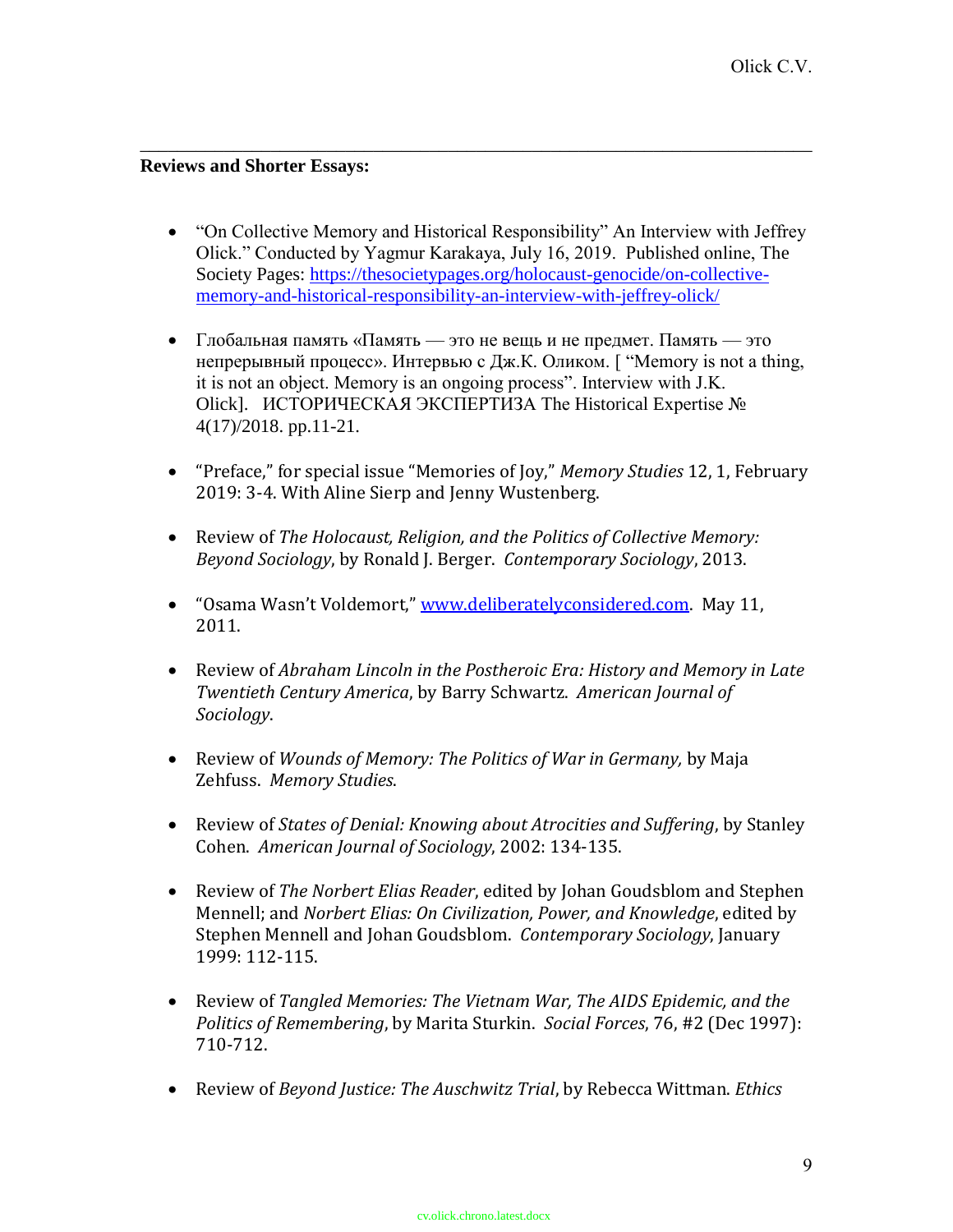*and International Affairs*, forthcoming, 2006.

- Review of *Roots of Hate: Anti-Semitism in Europe before the Holocaust*, by William Brustein. *American Journal of Sociology*, November 2006.
- Review of *Sacrificing Truth: Archaeology and the Myth of Masada*, by Nachman Ben-Yehuda*. American Journal of Sociology*, November 2003: 536- 538.
- Review of *Difficult Reputations: Collective Memories of the Evil, Inept, and Controversial*, by Gary Alan Fine. *Social Forces*, 2003: 1062-1063.
- Review of *Mass Rape: The War against Women in Bosnia-Herzegovina*, edited by Alexandra Stiglmayer. *Contemporary Sociology*, 1995: 332-333.
- Review of *Frames of Remembrance: The Dynamics of Collective Memory* by Iwona Irwin-Zarecka. *Social Forces* 74, #2, (December 1995): 748-9.
- "Retooling Critical Theory." Review of Moishe Postone's *Time, Labor, and Social Domination*. *Theory and Psychology*, 1995: 607-609.
- "Spielberg's Holocaust: The Politics of *Schindler's List*." *New Politics*, May 1994: 163-166.

**\_\_\_\_\_\_\_\_\_\_\_\_\_\_\_\_\_\_\_\_\_\_\_\_\_\_\_\_\_\_\_\_\_\_\_\_\_\_\_\_\_\_\_\_\_\_\_\_\_\_\_\_\_\_\_\_\_\_\_\_\_\_\_\_\_\_\_\_\_\_\_\_**

## **Honors, Prizes, Fellowships, and Grants:**

Elected to Membership, Sociological Research Association, 2019

Co-President, Memory Studies Association (2017-2022)

- Director, The Memory Project, The Democracy Initiative (2019-2020), with support from the Mellon Foundation.
- *The Sins of the Fathers: Germany, Memory, Method* named *Choice* "Outstanding Academic Title" (2017)
- National Science Foundation Doctoral Dissertation Improvement Grant (#1729539) for Catalina Vallejo Pedrazza: "Pricing Suffering: Compensation for Human Rights Violations in Columbia and Peru." (2017-18)
- National Science Foundation Doctoral Dissertation Improvement Grant (#1131556) for Tara Tober: "Irish Neutrality in World War Two." (2011-12)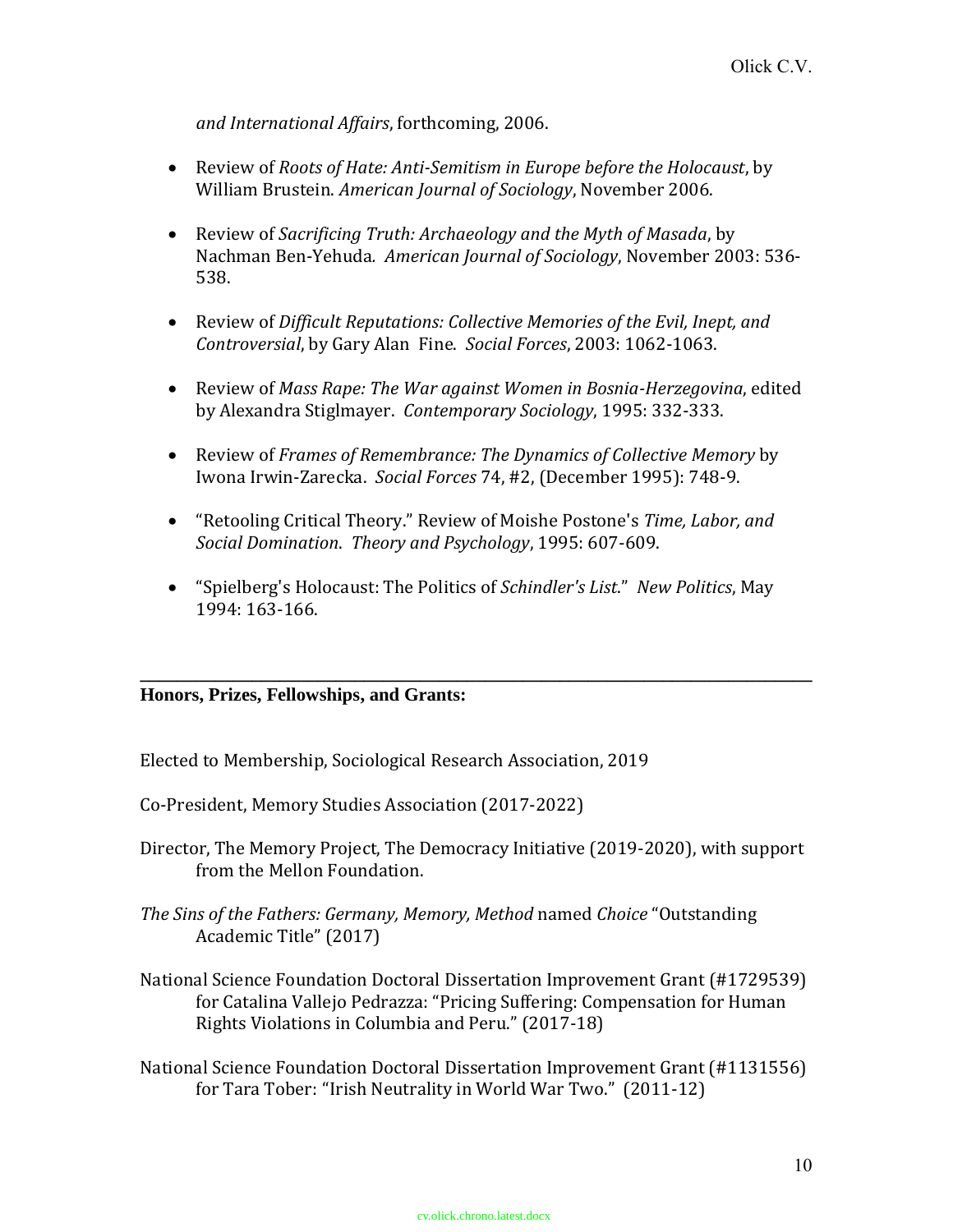- National Science Foundation Doctoral Dissertation Improvement Grant (#1131551) for Benjamin Snyder: "How Employment Context Shapes Time and Stress Factors." (2011-12)
- John T. Casteen III Faculty Fellowship in Ethics, University of Virginia, 2011
- Visiting Professor Award, Institute for Social Research, Swinburne University of Technology, Melbourne, Australia, June 2009.
- National Endowment for the Humanities, Collaborative Research Grant (with Andrew J. Perrin), 2007: "Before the Public Sphere: The Frankfurt School, Public Opinion, and the Group Experiment of 1950."
- ASA-NSF Fund for the Advancement of the Discipline, 2005, for a workshop on Collective Memory (with Daniel Levy).
- Seed Grant, "The Politics of Regret," Institute for Social and Economic Theory and Research, Columbia University, 2000-2001.
- Council Grant in the Social Sciences, Columbia University, Summer 1998.
- Chamberlain Fellowship, Columbia University, Fall 1997.
- Warren B. Sussman Dissertation Prize, Yale University, 1995.
- Council Grant in the Social Sciences, Columbia University, Summer 1994.
- Yale Alumni Fund Dissertation Fellowship, 1992-93.
- DAAD (German Academic Exchange Service) Dissertation Year Fellowship, Universität Bielefeld, 1991-92.
- DAAD Summer Program Fellowship, University of California at Berkeley, 1990. Mellon Foundation Fellowship, Institute for Social and Policy Studies, Yale University, 1989-90.
- Bass Foundation Writing Intensive Teaching Fellowship, 1989.

Yale University Graduate Fellowship, 1986-89.

## **Keynotes, Plenaries, Invited Lectures, and Special Events:**

\_\_\_\_\_\_\_\_\_\_\_\_\_\_\_\_\_\_\_\_\_\_\_\_\_\_\_\_\_\_\_\_\_\_\_\_\_\_\_\_\_\_\_\_\_\_\_\_\_\_\_\_\_\_\_\_\_\_\_\_\_\_\_\_\_\_\_\_\_\_\_\_\_\_\_\_\_\_\_\_\_\_\_\_\_\_\_\_\_\_\_\_\_\_\_\_\_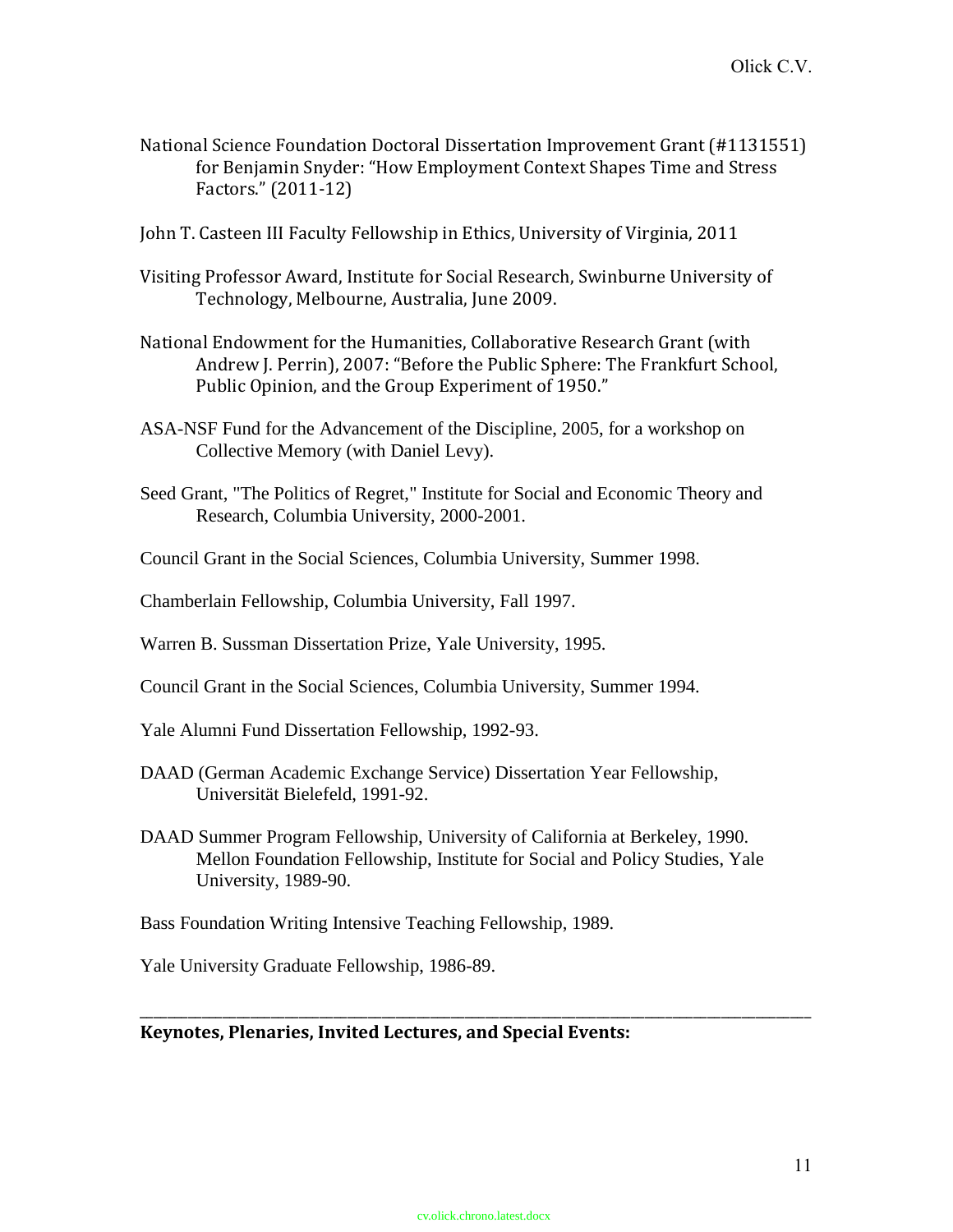- Keynote Address, "The Politics of Memory," Lady Margaret Hall, Oxford University, March 10, 2022.
- Numerous Plenary Events, Fifth Annual Meeting of the Memory Studies Association, Warsaw, Poland, July 5-9, 2021 (virtual).
- Keynote Address, The Future of Remembrance, Goethe University, Frankfurt, Germany. November 18, 2019.
- Numerous Plenary Events, Third Annual Meeting of the Memory Studies Association, Madrid, Spain, June 24-28, 2019
- Keynote Address, "Memory, Tragedy, Society." Annual Conference of the Penn State Social Thought Program. March 29-30, 2019.
- Keynote Address, 3rd "Seoul is Museum International Conference," Seoul, South Korea, September 13, 2018.
- Keynote Address, "Workshop on Journalism and Memory," Memory and Media Research Network (German Research Foundation), Universität Tübingen, Germany, July 12, 2018.
- Invited Lectures, Department of Sociology and Center for Holocaust and Genocide Studies, University of Minnesota, May 8-9, 2018.
- Invited Lecture and Workshop, School of Modern Languages, University of St. Andrews, Scotland, April 2018.

Distinguished Lecture, Humanities Institute, University College, Dublin, April 2018.

- Keynote Address, "Memory Rebound, "New School for Social Research, April 14, 2018.
- Invited Lecture, Department of Political Science, Lund University, Sweden, Dec. 11, 2017.
- Keynote Address, "Violence in 20<sup>th</sup> Century European History: Commemorating, Documenting, Educating."  $6<sup>th</sup>$  International Symposium of European Institutions Dealing with 20<sup>th</sup> Century History. European Network Remembrance and Solidarity. Royal Flemish Academy for Science and the Arts, Brussels, Belgium, June 6-8, 2017.

Visiting Fellow, Society of Fellows, Dartmouth College. April 24-28, 2017.

Invited Lecture, Department of Sociology, Dartmouth College, April 26, 2017.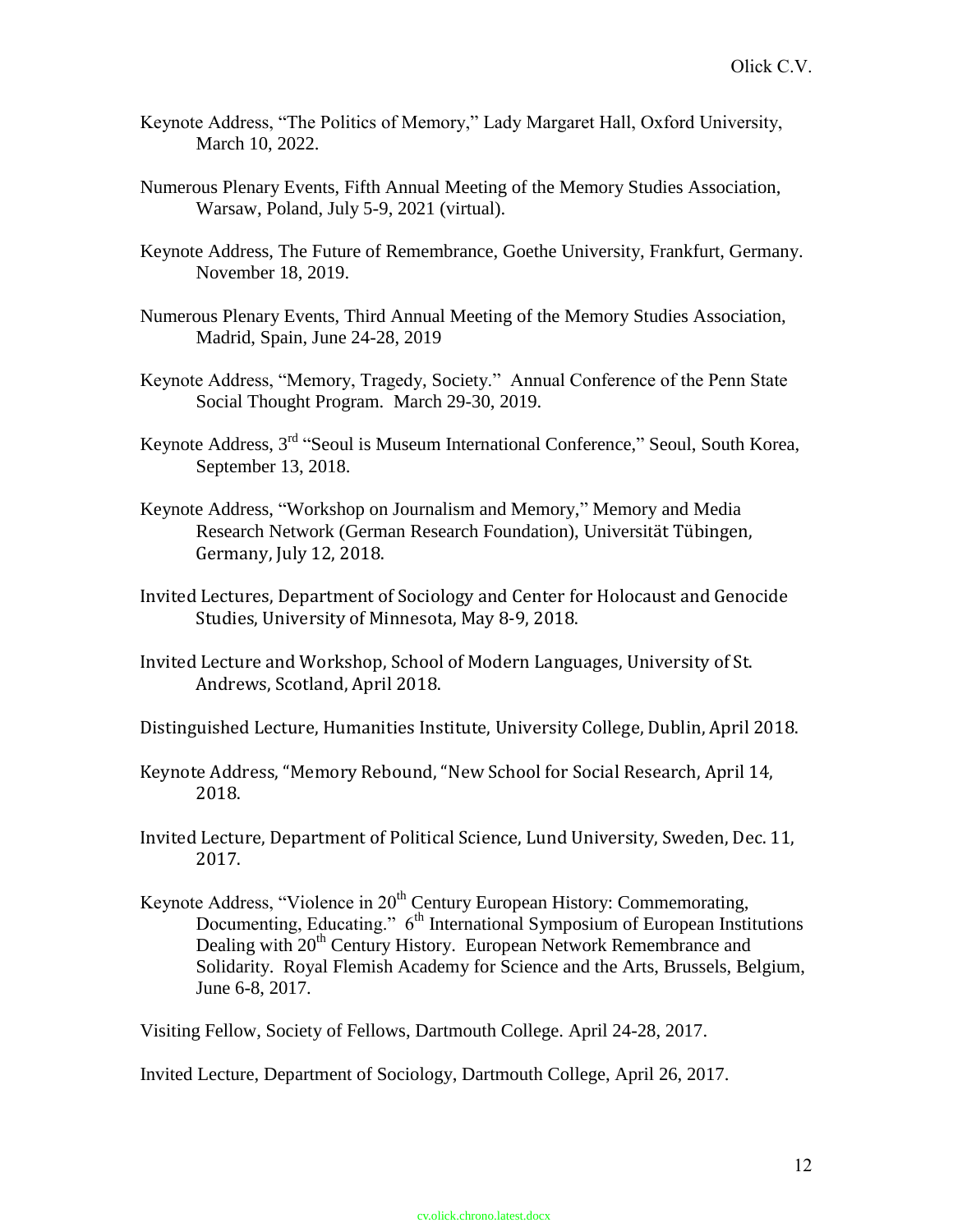- Keynote Speaker, "Global Dialogues." Transregional Center for Democratic Studies, New School for Social Research. December 16, 2016.
- Invited Lecture. "Why the Angel of Revenge Was a Jew." Diana Zobrowski Center for the Study of the Aftermath of the Holocaust. Yad Vashem: The World Holocaust Remembrance Center. December 8, 2016.
- Keynote Speaker, "Oral Narratives and the Politics of History Making," Avraham Harman Institute of Contemporary Jewry, Hebrew University of Jerusalem, Dec. 6-8, 2016.
- Plenary Speaker. "Thinking through the Future of Memory." Memory Studies Association meetings. Amsterdam. Netherlands. Dec. 4, 2016.
- Keynote Speaker. "Memory and Identity in Post-Soviet Space: Georgia and the Caucasus in Broader Eastern European Context." Memory Studies Center in the Caucasus, Ilia State University, Tibilisi, Republic of Georgia, June 1, 2016.
- Keynote Speaker, "The Politics of Memory: Victimization, Violence, and Contested Narratives of the Past." Fifth Annual Conference of the Historical, Dialogues, Justice, and Memory Network, Columbia University, New York, December 3-5, 2015.
- Special Plenary Address, "Die Eschenburg-Kontroverse in historischer und soziologischer Perspektive." Deutsche Vereiniguing für Politikwissenschaft, Duisburg, Germany, September 22, 2015.
- Keynote Speaker, "Social Representations of History," University of Pecs, Hungary, April 10, 2015.
- Keynote Speaker, *"*Agency and Transcultural Memory*,"* Vytautas Magnus University, in Kaunas, Lithuania 16-18th April, 2015.
- Keynote Speaker, "Memory in the Disciplines: A Graduate Student Symposium." Stony Brook Manhattan, April 24, 2015.
- Keynote Address: "Systems of Memory: Beyond the Matryoshka Doll." Contested Memories and the Politics of Change, Bildner Center for the Study of Jewish Life, Rutgers University, May 12-14, 2014.
- Invited Lecture: "The Future of Memory Studies." University of Utrecht, Netherlands. November 22, 2012.
- Introductory and Concluding Statements: "Regions of Memory." Warsaw School for Social Sciences and Humanities and National Cultural Centre, Warsaw, Poland, November 2012. Also conference co-convener.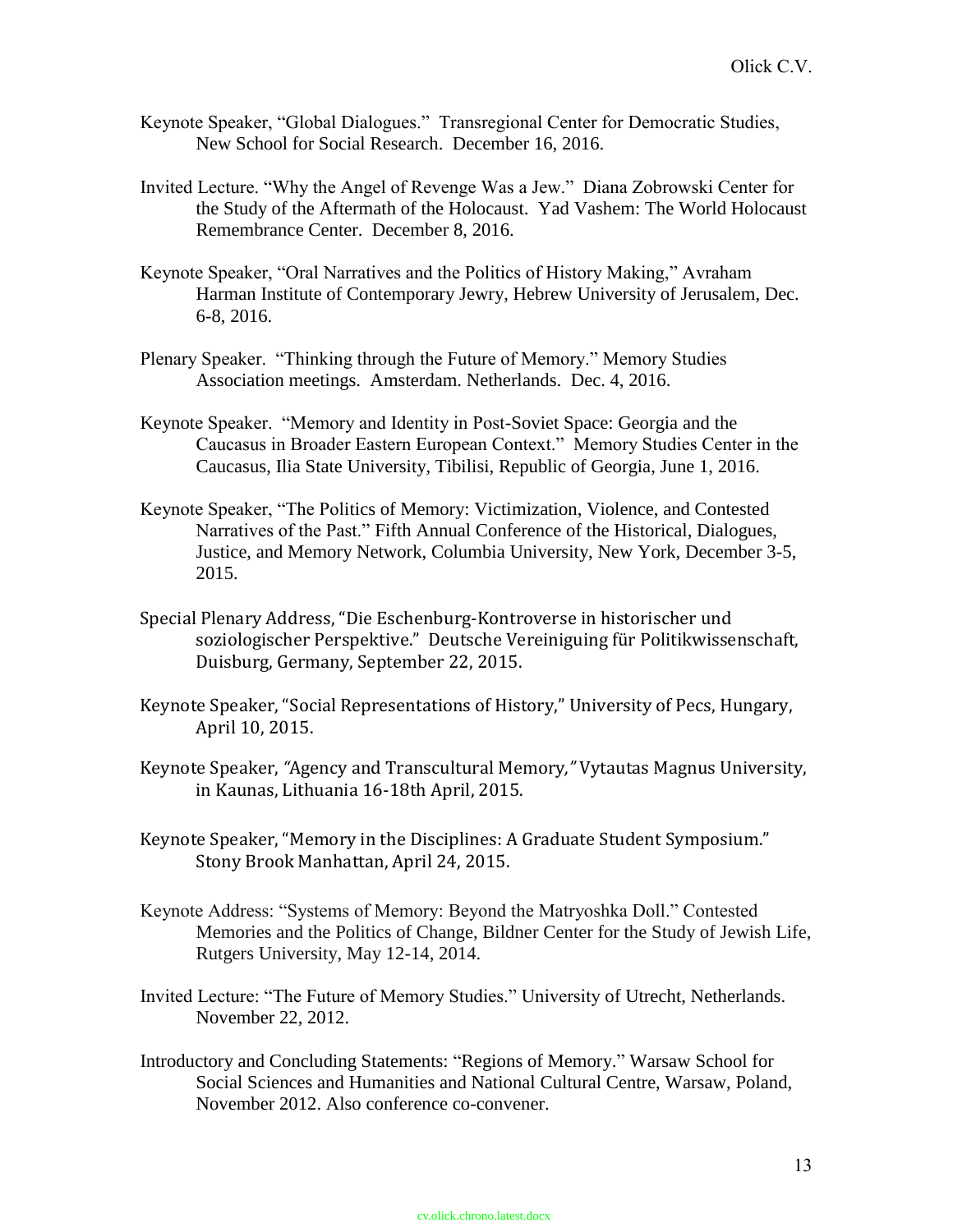- Keynote Lecture: "Theodicy Motives in Contemporary Memory Studies." New Directions in Memory Studies series, University of Gent, Belgium. November 29, 2012.
- Keynote Address, International Conference: Towards a Common Past? Conflicting Memories in Contemporary Europe, Nordic Network in Memory Studies, Lund University, Sweden 14-16 May 2012.
- Provostial Lecture, Stony Brook University, March 2012.
- Introductory and Concluding Plenaries, "Genealogies of Memory in Central and Eastern Europe: Methods and Disciplines". Warsaw School for Social Sciences and Humanities and National Cultural Centre, Warsaw, Poland, November 2011.
- *"Memory, Memorials, and Memoirs*," Center for Ethics, Muhlenberg College, October 2011.
- Guest Lecture, Konstanzer Kolloquium zur Erinnerungsforschung, July 11, 2011
- Arbeitsgespräch, Forschungsgruppe "Geschichte und Gedächtnis," University of Konstanz, July 12, 2011
- Evening Lecture, "Europäische Erinnerung? Gruppenübergreifende Erinnerung jenseits der Nation," Center for Interdisciplinary Research, University of Bielefeld. July 14, 2011
- Guest Lecture, Forschungszentrum für Historische Geisteswissenschaften, Johann Wolfgang Goethe-Universität, Frankfurt am Main. Dec. 2010.
- Keynote Speaker, "Forms and Functions of Social Memory—Perspectives from Social and Cultural Sciences." Erlangen, Germany: December 2010.
- Spotlight Session on *The Politics of Regret*, Rhetoric Society of America, May 2010
- Keynote Address, "Memory &…," Davidson College, November 3, 2009
- Symposium "On Collective Memory," Institute for Social Research, Swinburne University, Melbourne, Australia, June 23, 2009.
- Master Class, "On Social Memory," Institute for Social Research, Swinburne University, Melbourne, Australia, June 18-19, 2009.
- Public Lecture: "Making Sense of Historical Analogies: Insights from Memory Studies," Australian Graduate School of Entrepreneurship, Melbourne, June 18, 2009.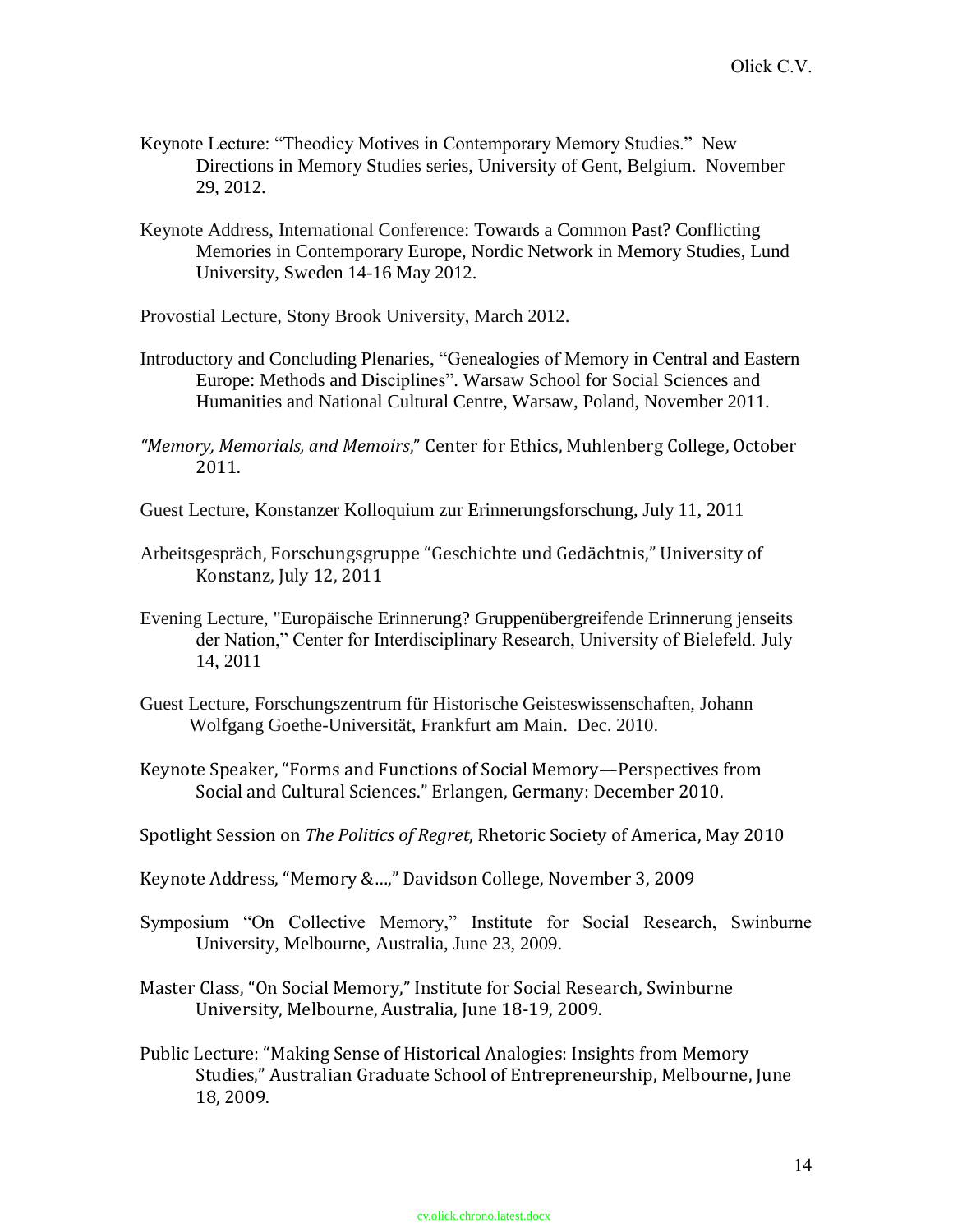- Keynote Speaker, "Memory –Media Global Formations." University of Greenwich, England. May 1, 2009.
- Keynote Speaker, Research School of Social Sciences, Australian National University, Inaugural Conference: "Governing Memory by Looking Back: How History Matters in Society" (12-14 December, 2007).
- Guest Tutor, Tallin University Summer School, Estonia: How Societies Remember. July 26-August 1, 2007.
- Plenary Paper, Symposium "Who Owns Memory? The Power of Remembrance," Käsmu Maritime Museum, Estonia, July 25, 2007.
- Keynote Speaker, "Media and the Dynamics of Cultural Memory," Giessen International Graduate Centre for the Study of Culture, University of Giessen, Germany, September 2007.
- Plenary Speaker, "Collective Memory and the Uses of the Past: An Interdisciplinary Conference," University of Norwich, East Anglia, Great Britain, July 2006 (cancelled due to illness).
- Center for Contemporary Theory, University of Chicago, invited manuscript workshop, January 2006.
- Author Meets Critics Session on *In the House of the Hangman*, Eastern Sociological Society, April 2006.
- Distinguished Lecturer, Research Humanities Group, University of Windsor, Fall 2002
- Keynote Speaker, Annual Meeting of the Society for Biblical Literature, Section on Social Science of Early Christianity, San Antonio, Texas, November 2005.
- Featured Speaker, Carnegie Council for Ethics and International Affairs, Junior Fellows Program, 2005.
- Plenary Lecture, "Culture and the Millennium," George Mason University, 2001.

#### **Invited Conference and Departmental Presentations:**

Workshop presentation, "Breaking Down the Silos," Frankfurt University, March 24- 27, 2022.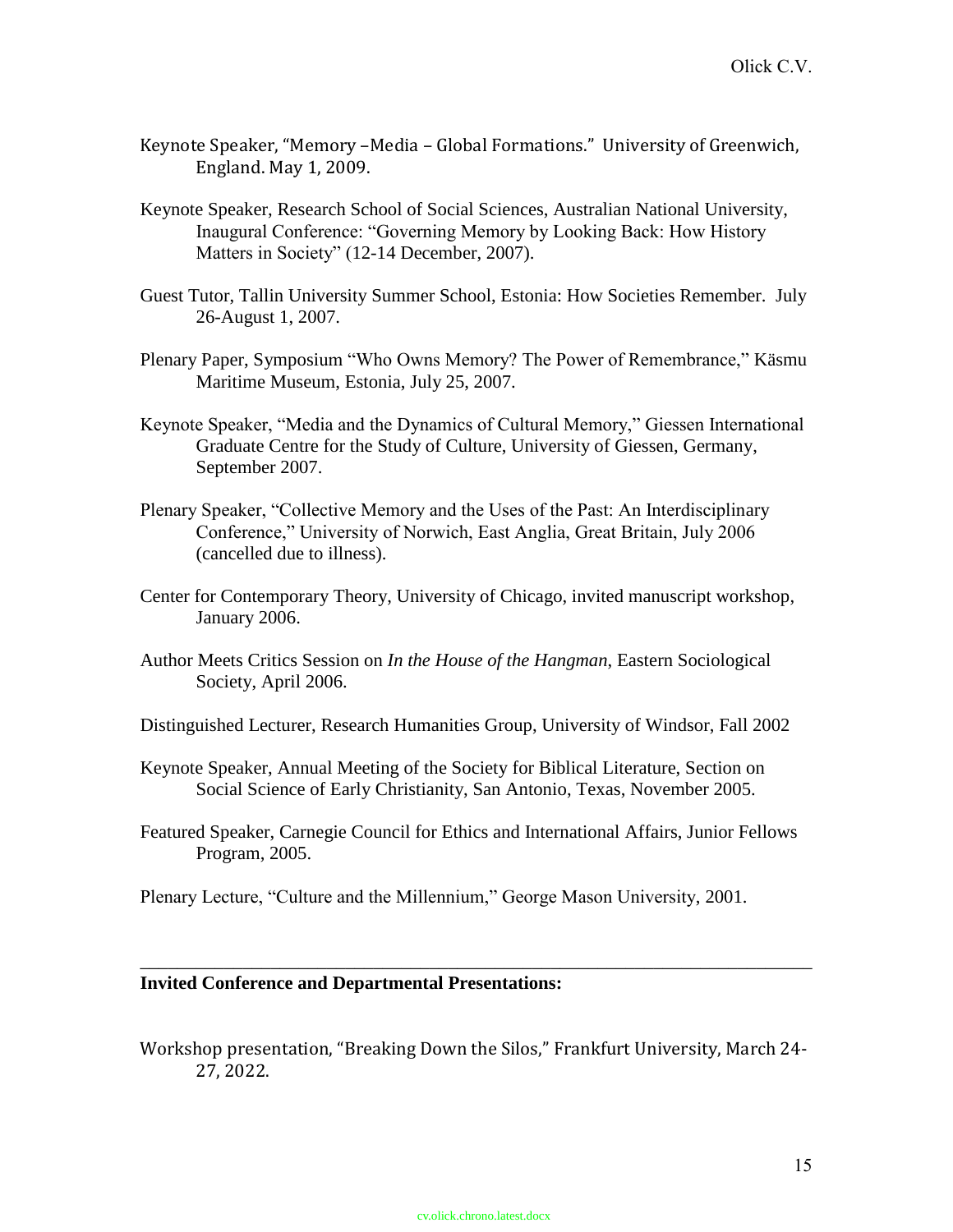Workshop presentation, "Covid Nationalism," Belgrade, Serbia, March 5-8, 2022.

Sociology Department Colloquium, University of Chicago, May 26, 2021.

- Invited Lecture, "National Memory in a Time of Populism," American Academy of Arts and Sciences conference, Washington University, St. Louis, May 23-25, 2019.
- "Constraints on Revising National Memory," American Academy of Arts and Sciences, Cambridge, MA, Dec. 4, 2017.
- Invited Speaker, "Has the Past Gone Away? The Future of Memory in Germany." BMW Center for German and European Studies, Georgetown University, November 18, 2016.
- Invited Speaker, "Home, Family and Tradition Consultation." Center for Faith and Culture, Yale Divinity School, September 23-24, 2016.
- Invited Speaker, "Amplifying the Concept of 'Well-Being': Public and Global Dimensions," George Mason University, November 13-14, 2015.
- Invited Speaker, "Narratives and Conflict Resolution," Stanford Center on International Conflict and Negotiation. May 18-19, Palo Alto, CA.
- Invited Participant, Templeton Foundation Symposium "Imagining What Might Be: Memory and the Power of Connectivity." Cornell Club, New York City, June 6- 9, 2014.

"Bringing Theodicy Back In," Institute for Advanced Studies in Culture, April 2014.

- The First Israel-China International Conference on Collective Memory. Institute for Advanced Studies, Hebrew University of Jerusalem, March 2012
- Sociology Department Colloquium, Yale University, November 2011, invited lecture.
- Center for Cultural Sociology, Yale University, November 2011, invited workshop presentation.
- "Silence/Schweigen." Meeting of the research cluster "The Archeology of Literary Communication." Lake Constance, Switzerland: October 2010.
- "Visible Presences: Memory, Photography and the Historical Imagination." Williams College. May 1, 2010.
- Invited Panelist, "The Future of Cultural Sociology," Culture Section, American Sociological Association, August 2009.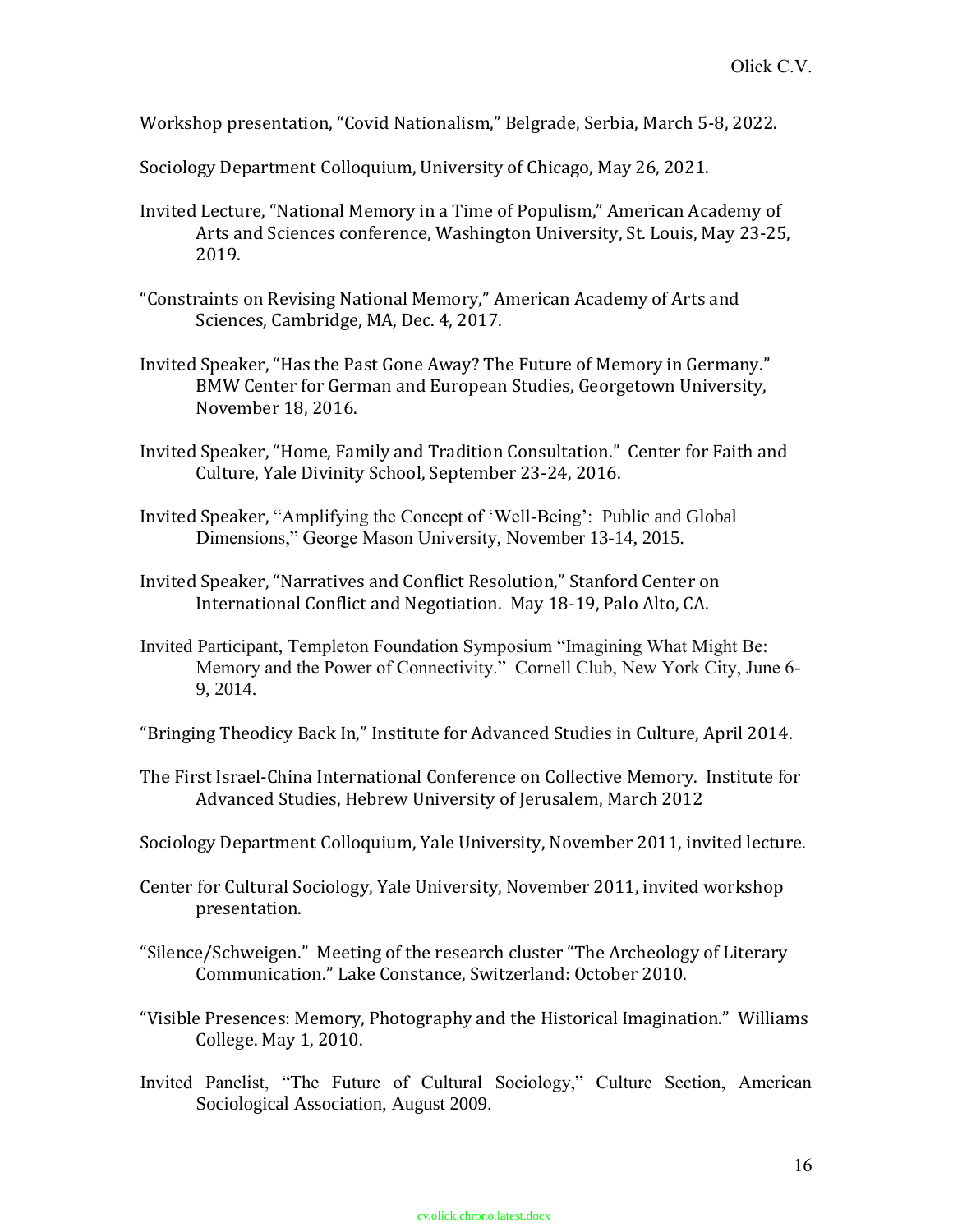Vera List Center for Art and Politics, panel discussion, May 11, 2009.

Yale Center for Cultural Sociology. March 27, 2009. Invited presentation.

- Yale Program on Order, Conflict, and Violence. Oct. 15, 2008. Invited Lecture.
- "Is an Interdisciplinary Field of Memory Studies Possible?" New School for Social Research, Feb. 7-9, 2008. Invited Speaker.
- "Holocaust as Local History: Past and Present of a Complex Relation." Thessaloniki, Greece, June 5-8, 2008. Invited Speaker.
- National Museum of Japanese History, Tokyo. International Symposium on War and Memory. Invited lecture. February 14-16, 2007.
- Department of Sociology, Yale University. "One Hundred and Thirty Three Years of Sociology at Yale—and Today." April 2007. Invited lecture.
- Center for Comparative Research, Yale University (January 2006), guest lecture.
- Harry S. Truman Institute for the Advancement of Peace, Hebrew University of Jerusalem, February 2006, invited lecture.
- Jewish Studies Program, University of Virginia, Faculty Seminar Series ("Modernity and Marginality"), February 2006, invited lecture.
- "The Politics of Regret: East Asian Perspectives," Hiroshima Institute of Peace, Japan, March 2006, invited presentation.
- Department of Sociology, University of Southern California, invited lecture, March 2006.
- Institute for Advanced Studies in Culture, University of Virginia, April 2006, invited lecture.
- "Collective Memory and the Uses of the Past: An Interdisciplinary Conference," University of Norwich, East Anglia, Great Britain, July 2006, plenary address.
- "Lessons and Legacies," Claremont, California, November 2006, plenary roundtable.
- American Academy of Religion, Religion in Europe Consultation, Washington, D.C., invited panelist, November 2006.
- Carnegie Council for Ethics and International Affairs, Annual Fellows Meeting, 2006
- "Symbolic Interactionist Perspectives on Collective Memory," Northwestern University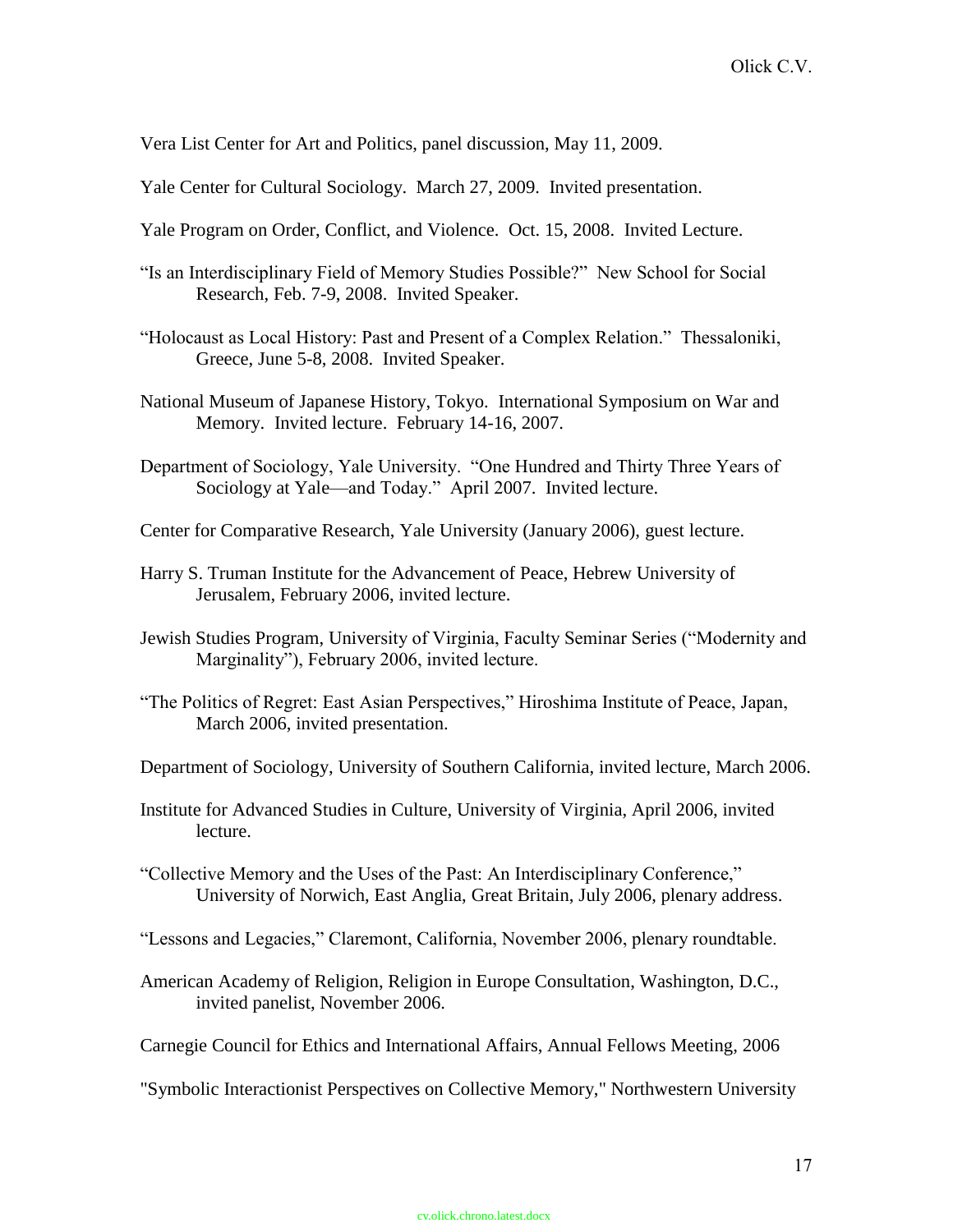"Memory and Power in International Relations," All Soul's College, Oxford University

Dept. of Sociology, University of Virginia

Center for History, Society, and Culture, University of California, Davis ("New Work in Historical Sociology" series)

Dept. of Sociology, Northwestern University

Dept. of Sociology, Temple University

Dept. of Sociology and Anthropology, George Mason University

Makor/Steinhardt Center of the 92<sup>nd</sup> Street Y, New York City

"Sociology of the Holocaust and Post-Holocaust Life," Rutgers University

"Usable Pasts," Carnegie Council on Ethics and International Affairs

Culture Workshop, Dept. of Sociology, Rutgers University

Jackson School of International Affairs, University of Washington

Macro-Sociology Workshop, Dept. of Sociology, University of Washington

"Culture and Cognition," Rutgers University

"Utopia, Violence, Resistance," Institute for Contemporary History, Rutgers University

"In Memory: Remembering Nazi Atrocities in Post-Cold War Europe," Arezzo, Italy.

Workshop on Religion and Culture, Dept. of Sociology, Princeton University

Fakultät für Soziologie, Universität Bielefeld

Laborenstudienkreis, Universität Bielefeld

Society of Fellows, Columbia University

Council on West European Studies, Columbia University

Workshop on Sociology of Culture, New School for Social Research

Dept. of Sociology, Yale University (Sussman Prize Lecture)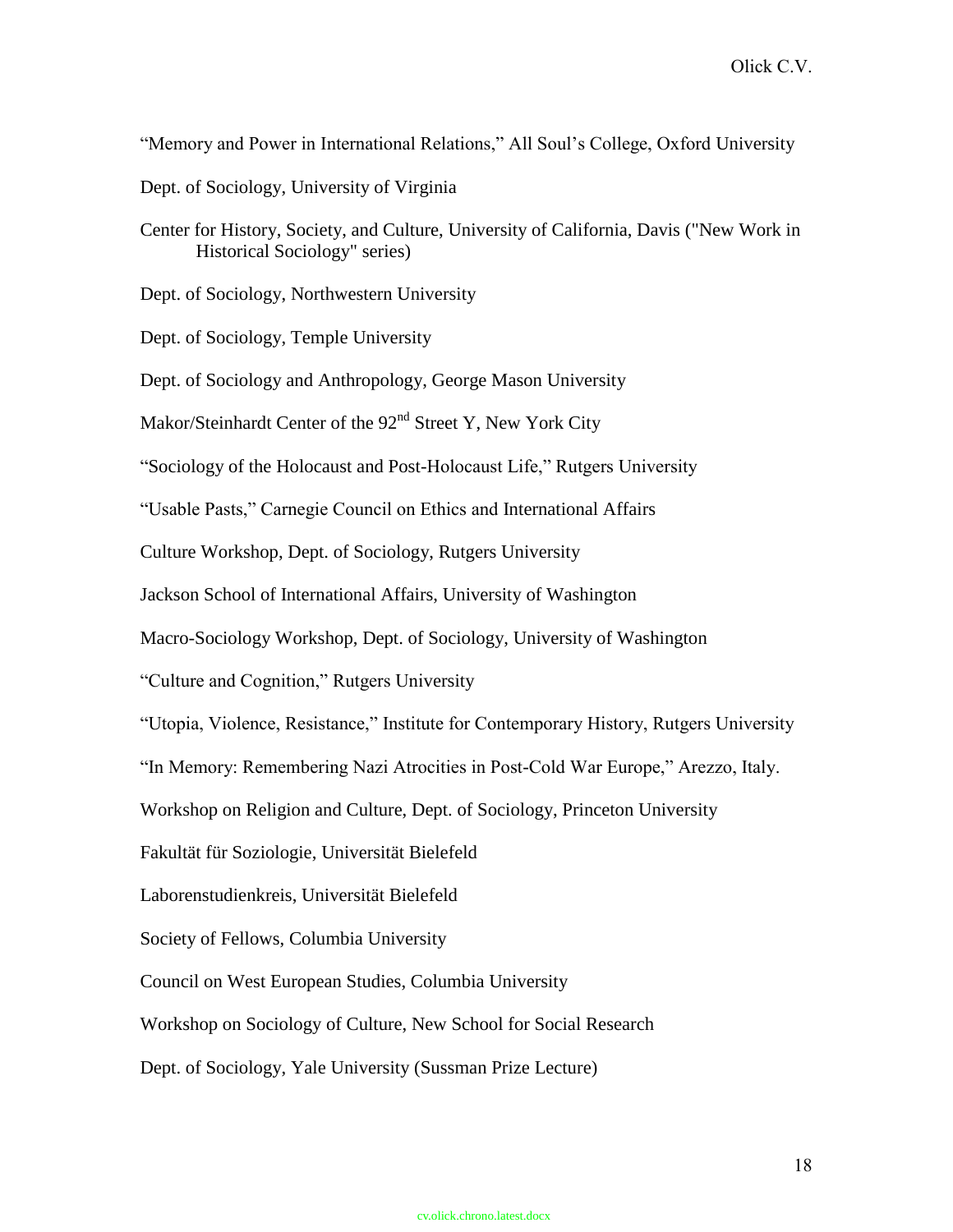Dept. of Sociology, Cornell University

Dept. of Sociology, University of Chicago

## **Selected Other Oral Presentations:**

Guest Speaker, "Building a Diverse and Inclusive Culture of Remembrance." Cultural Vistas, Washington, D.C. July 21, 2021 (via Zoom).

**\_\_\_\_\_\_\_\_\_\_\_\_\_\_\_\_\_\_\_\_\_\_\_\_\_\_\_\_\_\_\_\_\_\_\_\_\_\_\_\_\_\_\_\_\_\_\_\_\_\_\_\_\_\_\_\_\_\_\_\_\_\_\_\_\_\_\_\_\_\_\_\_**

Author Meets Critics Session, Association for the Sociology of Religion, August 2017.

Author Meets Critics session, Eastern Sociological Society, February 2015.

"New Theoretical Approaches to Collective Memory," Annual Meeting of the European Sociological Association, Sept. 2009.

World Congress of the International Institute of Sociology, Stockholm, Sweden

World Congress of the International Institute of Sociology, Tel Aviv, Israel

The Communitarian Summit, Washington, D.C.

Annual Meetings of the American Sociological Association

Annual Meetings of the Eastern Sociological Society

Annual Meetings of the German Studies Association

Conference of Europeanists

Annual Meetings of the Social Science History Association

## **Courses Taught:**

#### *Graduate*:

The UVa/MSA Graduate Seminar in Memory Studies Proseminar Evil, Disaster, and Suffering European Social Theory Classical Sociological Theory Contemporary Sociological Theory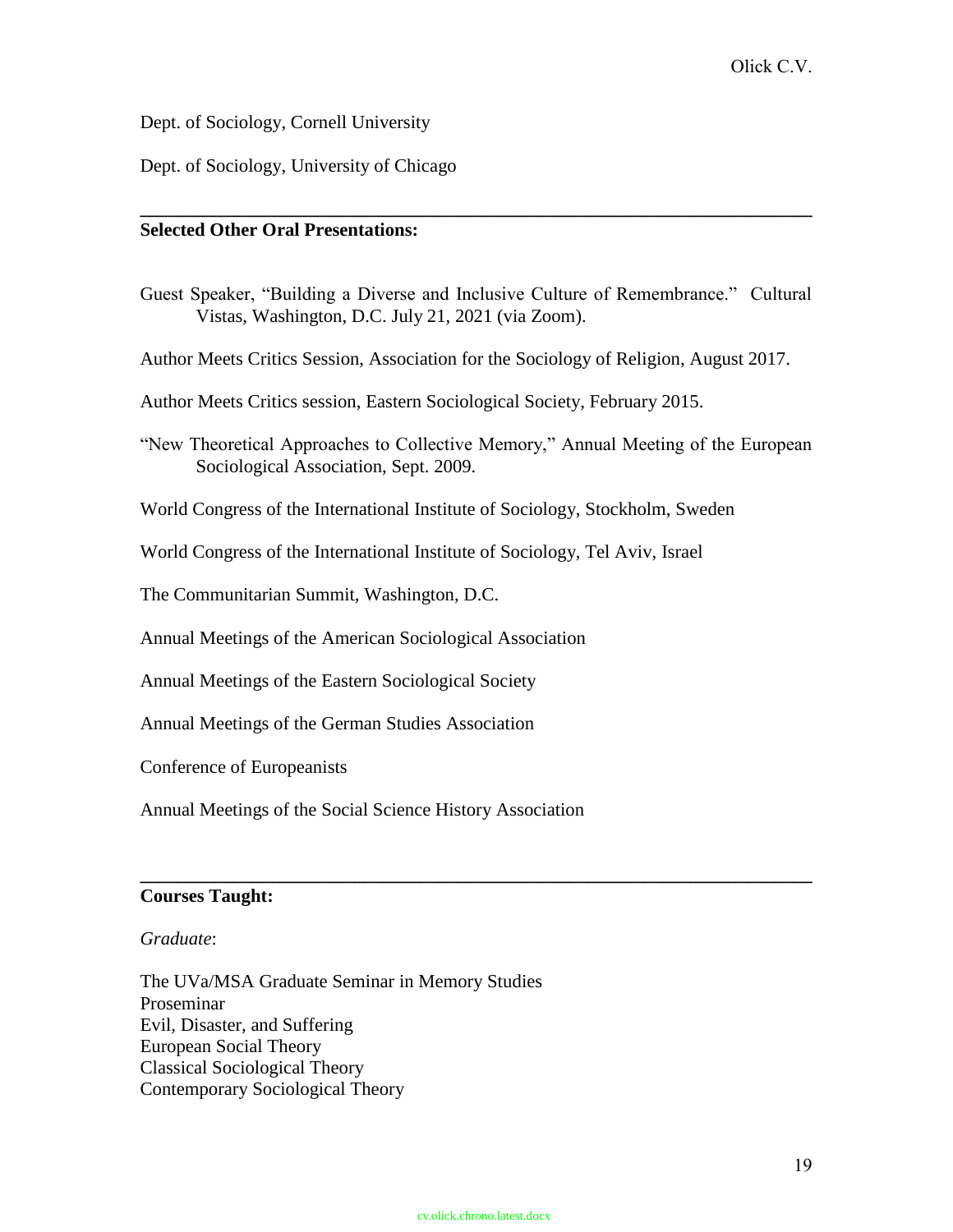Political Sociology National and Ethnic Identities Time and Memory The Sociology of Collective Memory Graduate Research Practicum

## *Undergraduate*:

Ethics and Memory Introduction to Social Theory Contemporary Sociological Theory Introduction to Sociology Sociology through Cinema Contemporary Civilization Sociology of Mass Media and Popular Culture American Society and Popular Culture Deviant Behavior and Social Control Deviance and Moral Order Trauma, Atrocity, and Responsibility Time and Memory

#### **Selected Disciplinary Service:**

#### *Editorial Boards:*

*Moment Dergi* (Turkey) (2018-) *American Journal of Cultural Sociology* (2012-) *History and Memory* (2007-) *Memory Studies* (2006-) *Qualitative Sociology* (2004-) *Communication Review* (2006-) *Contemporary Sociology* (2012-2016) *Sociological Theory* (2009-2012) *Social Science History* (1998), Guest Editor. *Social Science History* (1998-2001).

Series Editor, "Worlds of Memory, Berghahn Books. 2019- Editorial Board Member, "Memory Studies" book series, Palgrave Macmillan" 2018- Editorial Board Member, "Memory Politics and Transitional Justice" book series, Palgrave Macmillan Editorial Board Member, "Culture and Politics of Memory" book series, Berghahn Books. Editorial Board Member, "Media and Cultural Memory" book series, de Gruyter.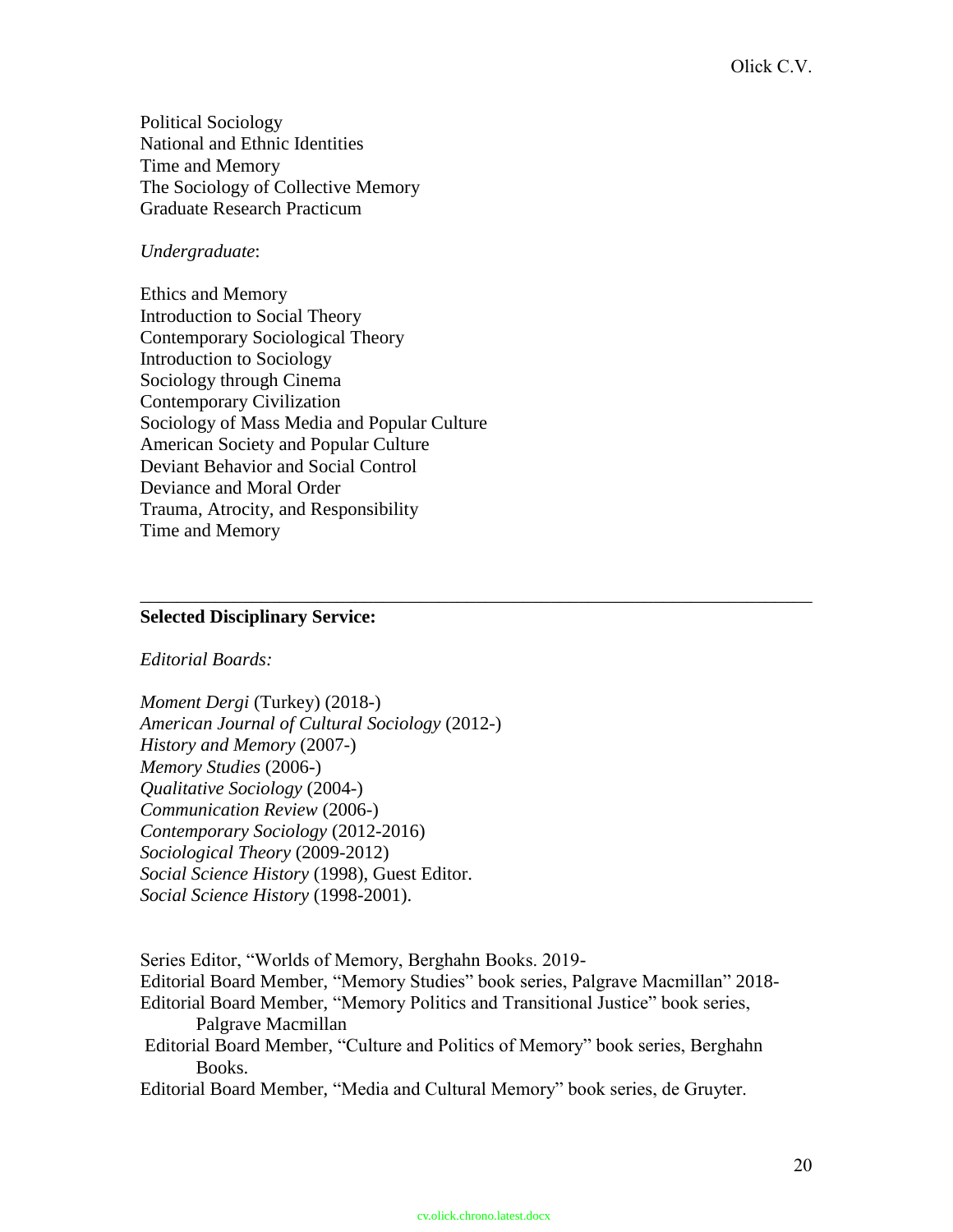Editorial Board Member, Rose Publication Series, American Sociological Association-Russell Sage Foundation, 2005-2008.

## *Other:*

- Distinguished Scholarly Career Award Selection Committee, Section on the History of Sociology, American Sociological Association (2017-18).
- Advisory Board and Conference Convener, Genealogies of Memory, Warsaw, Poland (2013-5)
- American Sociological Association, Distinguished Scholarly Publication Award Selection Committee, 2010-2012. (Chair, 2012-2013).
- Council Member (elected), History of Sociology Section, American Sociological Association, 2011-2013.
- Council Member (elected), Culture Section, American Sociological Association, 2002- 2005.
- Regular Session Organizer, Historical Sociology, American Sociological Association, 2001.
- Section Session Organizer, Comparative Historical Sociology, American Sociological Association, 2001.
- Coordinator, Network on History and Culture, Culture Section, American Sociological Association (1997-).
- Nominations Committee, Theory Section, American Sociological Association, (1999- 2000)
- Chair, Paper Prize Committee, Culture Section, American Sociological Association (1997-8).
- Chair, Nominations Committee, Culture Section, American Sociological Association (1998-9; 1999-2000).
- Chair, Shils-Coleman Prize Committee, Theory Section, American Sociological Association (1998-9).
- Book Prize Committee, Theory Section, American Sociological Association (2001-2002).

Session organizer for Annual Meetings of the Social Science History Association (1996).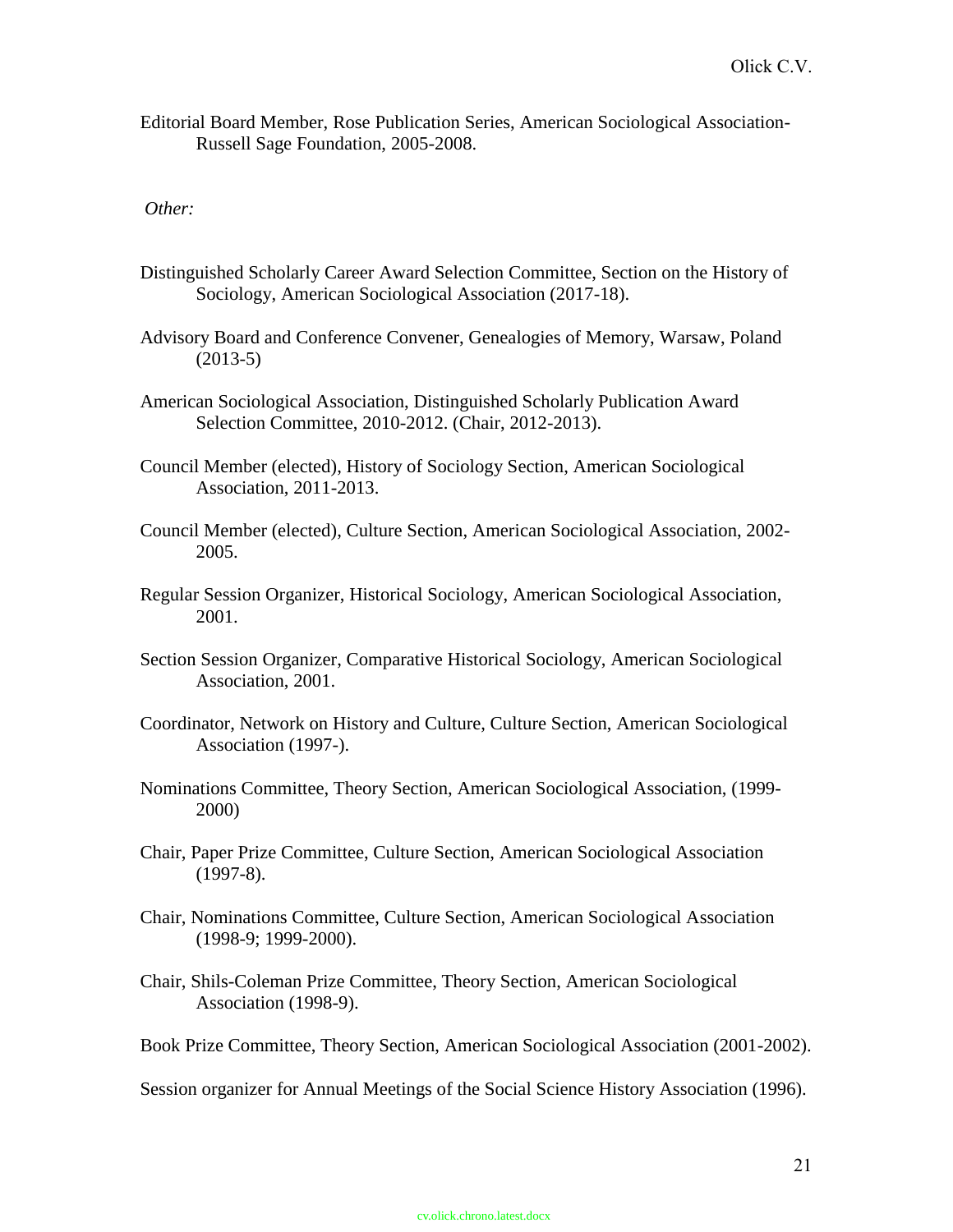Confidential Evaluator, MacArthur Foundation, Career ("genius") Awards Program.

External Dissertation Evaluator, Hebrew University of Jerusalem (2006)

External Examiner, Swarthmore College (May 1999 and May 2015)

External Member, Warwick Center for Memory Studies.

### *Manuscripts reviewed for*:

Harvard University Press, Yale University Press, University of Chicago Press, Cornell University Press, Oxford University Press, Berghahn Books, Cambridge University Press, University of California Press, Penn State University Press, University of Nebraska Press, SUNY Press, Central European University Press, Blackwell, Ashgate, Palgrave, Sage, Routledge, Greenwood, Russell Sage Foundation, among others

*American Sociological Review*, *American Journal of Sociology, Social Forces, American Political Science Review, Administrative Science Quarterly, Contexts, Social Psychology Quarterly, Qualitative Sociology, Sociological Forum, Journal for the Scientific Study of Religion, Sociological Theory*, *History and Theory, Journal of Political and Military Sociology*, *International Journal of Transitional Justice*, *Sociological Inquiry, Sociological Quarterly*, *Social Problems*, *Cahiers de Recherche Sociologique, Social Science History*, *Memory*, *Poetics*, *Theory and Society, Time and Society, Critical Studies in Mass Communication, Japan Studies, History and Memory, Memory Studies, Human Relations*, *Critical Sociology*, *Israel Studies*, *Current Sociology*, *Nations and Nationalism*, *Public Culture*, and others (many multiple times).

#### *Selected Grant Reviews*:

Austrian Academy of Sciences Elise-Richter Program, Austrian Science Fund UK Research Council Social Sciences and Humanities Council of Canada. National Science Foundation. National Endowment for the Humanities-American Councils for International Education. Israel Research Foundation.

**\_\_\_\_\_\_\_\_\_\_\_\_\_\_\_\_\_\_\_\_\_\_\_\_\_\_\_\_\_\_\_\_\_\_\_\_\_\_\_\_\_\_\_\_\_\_\_\_\_\_\_\_\_\_\_\_\_\_\_\_\_\_\_\_\_\_\_\_\_\_\_\_**

Approximately fifteen promotion and tenure evaluations.

#### **Selected Departmental and University Service:**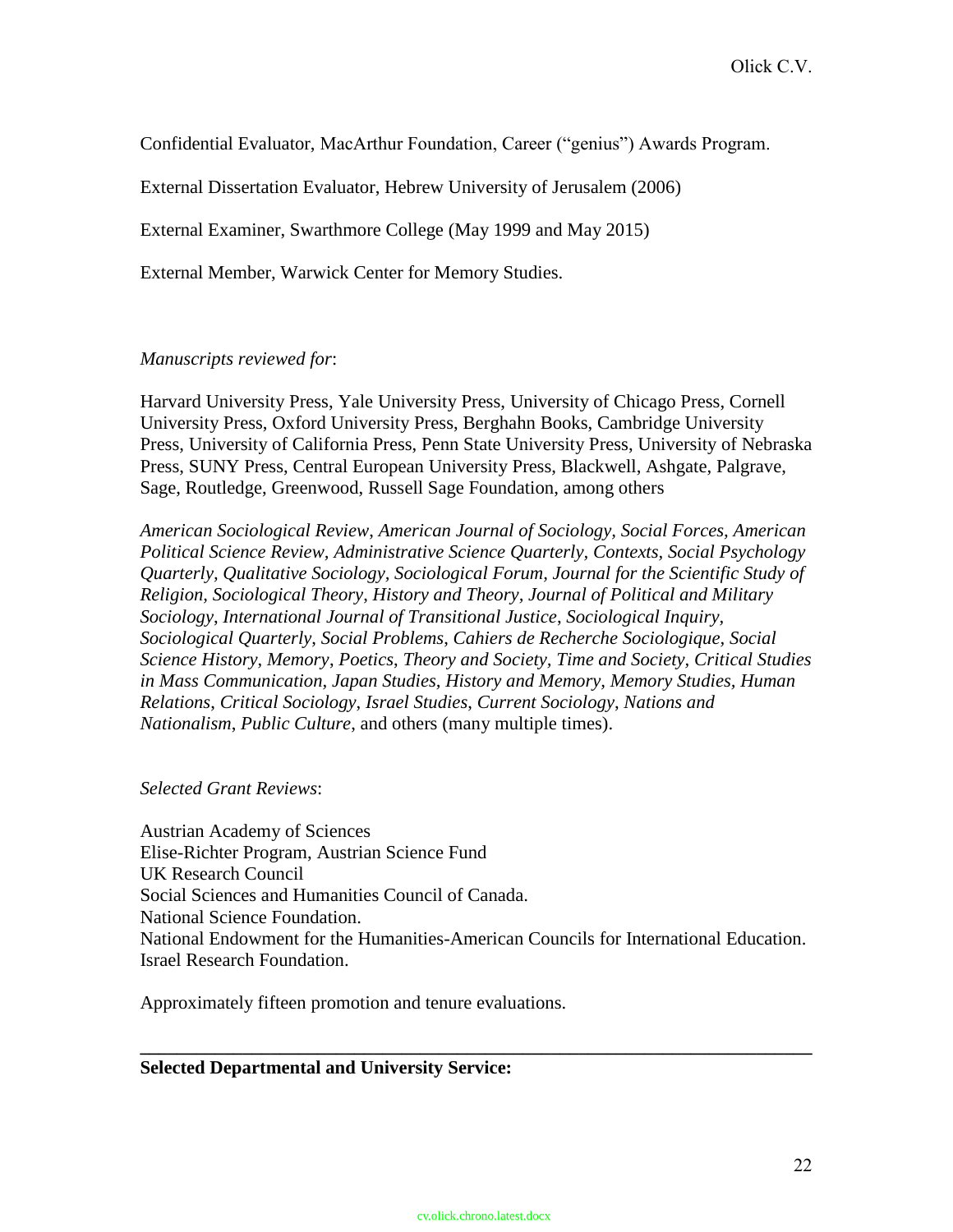Chair, Dept. of Sociology, University of Virginia (2013-2020)

Director, The Memory Project, The Democracy Initiative (2019-2020)

Member, Democracy Initiative Faculty Advisory Committee (2019-2020)

Chair, Associate Dean Search Committee, College of Arts and Sciences (2017-18)

Member, Center for German Studies Director Search Committee (2016)

Member, Bicentennial Committee (2016-17)

Elected Member, Committee on Academic Priorities (2014-16)

Chair, Search Committee for Associate Dean of Graduate Affairs, University of Virginia (2014)

Director of Graduate Studies, Dept. of Sociology, University of Virginia (2006-2009)

- Director of Graduate Admissions, Dept. of Sociology, University of Virginia (2006- 2009)
- Summer Chair, Department of Sociology, University of Virginia (multiple times)

Fellow, Institute for Advanced Studies in Culture

Member Advisory Board, Center for German Studies, University of Virginia

Page-Barbour Lecture Committee, University of Virginia, 2011-

- Chair, Sociology Search Committee, University of Virginia (2007-2008)
- Principal Organizer, "The State of Social Memory Studies: An Interdisciplinary Workshop," University of Virginia, October 28-30, 2005

Media Studies Director Search Committee, University of Virginia

Member, Jewish Studies Faculty, University of Virginia

Planning Committee, German Studies, University of Virginia

Graduate Committee, Sociology, University of Virginia

Comprehensive Exam Committees in Political Sociology, Historical Sociology, Criminology and Deviance, Theory (Virginia)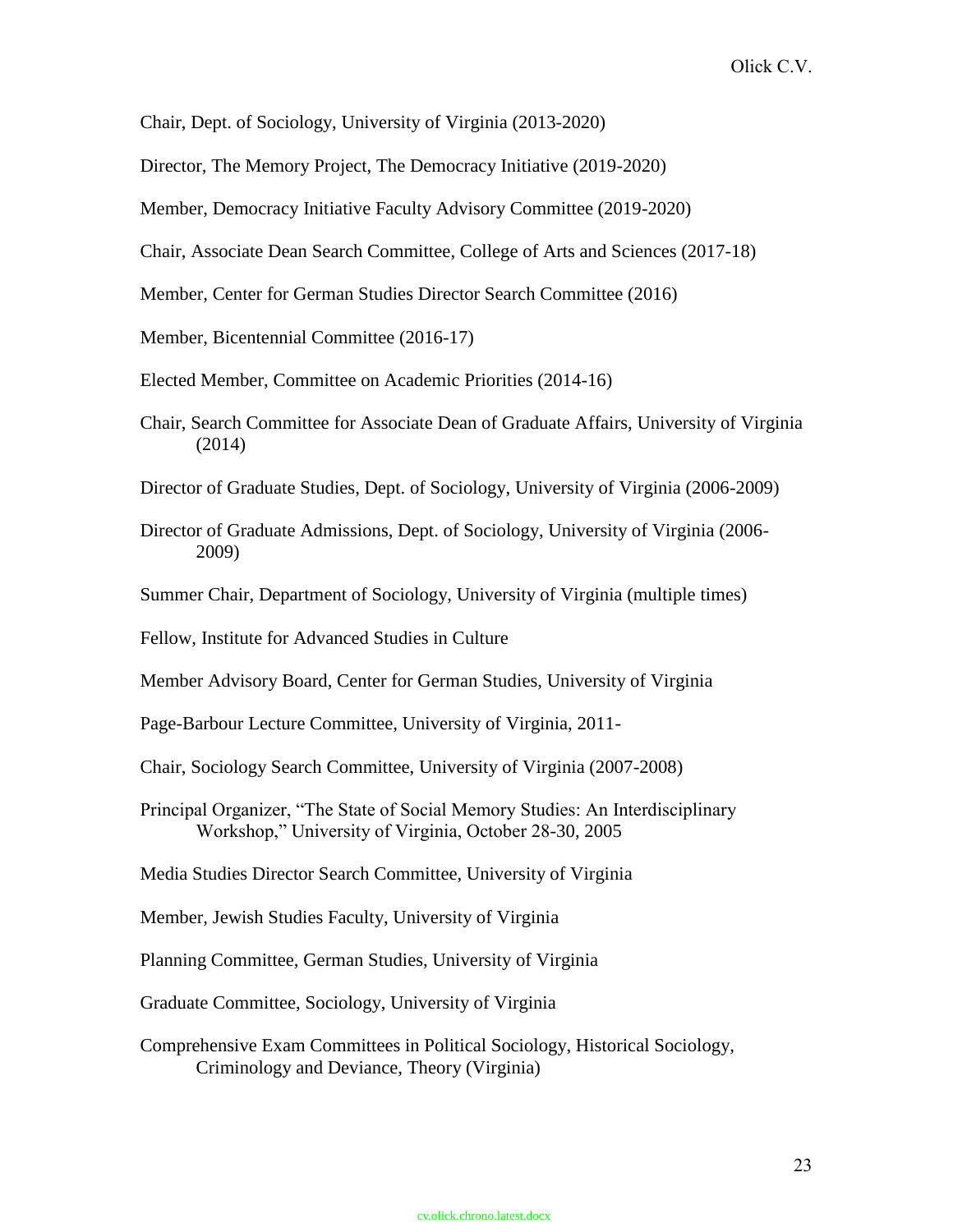- Co-Chair, University Seminar "Beyond History and Memory", Columbia University (2001-2004), Co-sponsored by the Carnegie Council on Ethics and International Affairs.
- Doctoral Program Sub-Committee on Communications, School of Journalism, Columbia University (2000-2004).
- Harry S. Truman Scholarship Selection Committee, Columbia College, (2000-2001).
- Director, Summer Session, Dept. of Sociology, Columbia University (1998-1999).
- Cultural Policy Initiative, Planning Committee, Columbia University (1999-2003).
- University Senate, Junior Faculty Representative for Graduate School, Columbia University (1996-98).
- Institute on Western Europe, Administrative Committee (1997-2004).
- Core Curriculum Syllabus Review Committee, Columbia College (1995-96).
- Numerous Sociology Dept. Committees at Columbia, including Curriculum, Career Development, Junior Search, and Comprehensive Exams (Theory, Culture, Historical, Political)
- Provost's Committee on Communications Studies, Columbia University (1994-5).
- Workshop on the Dissertation Prospectus, Graduate School of Arts and Sciences, Columbia Univeristy (1996).
- Associate, Society of Fellows, Columbia University (1994-2004).
- Organizer, Center for Social Sciences, Columbia University-- Workshop on Collective Memory (1995-97).

### **Supervisions:**

*Visiting Doctoral and Postdoctoral Fellows:*

Rui Gao (Yale University), 2019-2021

Elene Kekelia (Ilia State University), Carnegie Research Fellow, Sept.2015-Feb. 2016

Martha Duch (Jagiellonian University, Cracow, Poland), Fulbright Junior Advanced Research Grant, 2012-13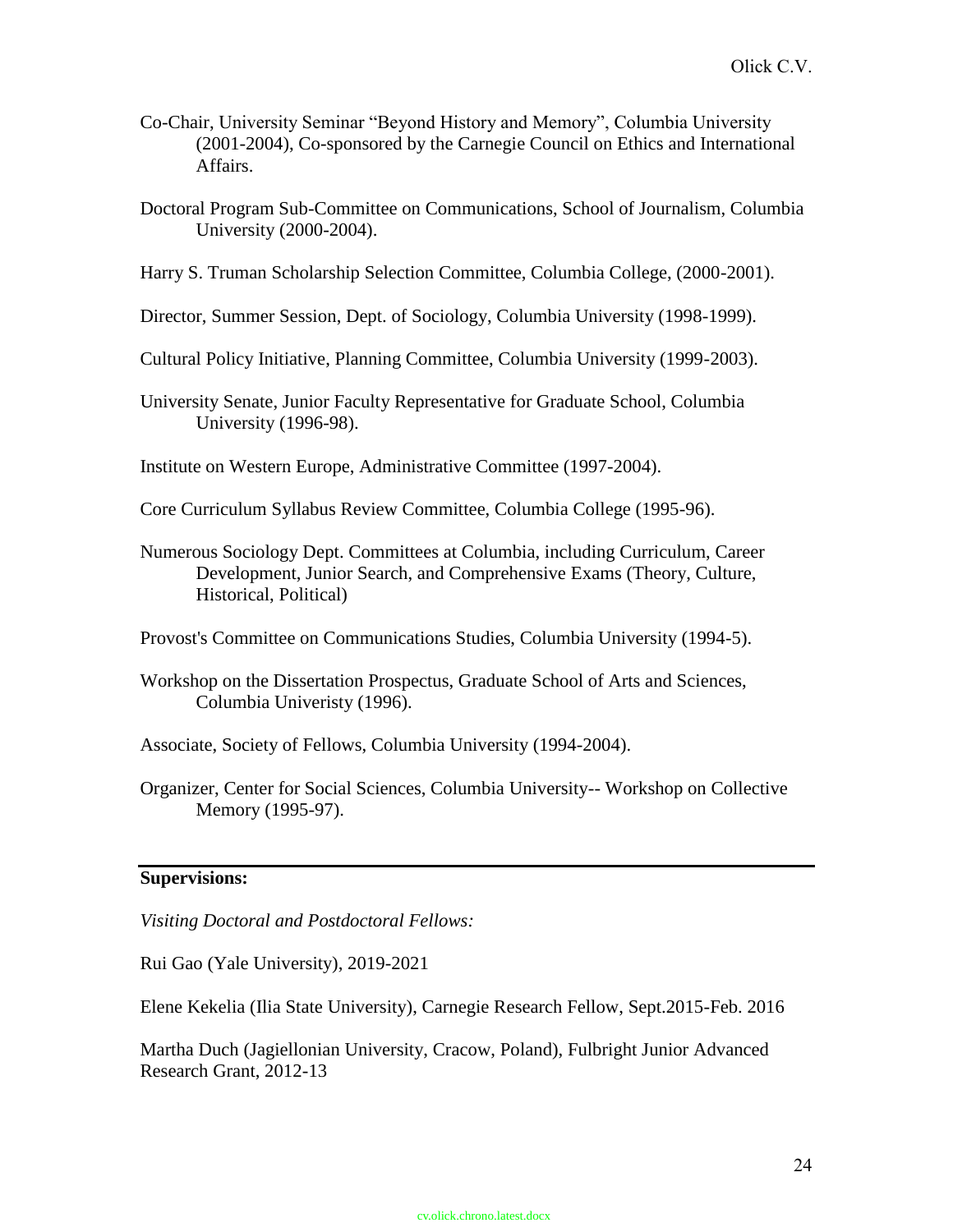Marcin Napiorkowski (University of Warsaw), Polish Ministry of Science and Higher Education Postdoctoral Fellow, 2013-2014.

## *Dissertation Committees*:

Elene Kekelia (Chair) Hexuan Zhang (Chair), Defended Apri 2019 Licheng Qian (Chair), defended May 2017 David Hsu (Chair), Defended April 2014 Ben Snyder (Chair), Defended July 2013 Tara Tober (Chair), Defended June 2013 Christina Simko (Chair), Defended May 2013 Haiming Yan (Chair), Defended May 2011 Justin Snyder (Chair), Defended October 2009 Tanya Omeltchenko (Chair), Defended September 2010 Michael Hightower (Chair), Defended December, 2006 Daniel Levy (Co-Chair), Defended 1999 (Columbia University) Alex Sutton (Reader), 2019- Kobi Kabelek (Reader), Defended July 2013 Yuliya Dudaronek (Reader), Defended July 2013 Matthew Hughey (Reader), Defended 2009 Shannon Anderson (Reader), Defended May, 2007 Carey Sargent (Reader) Bradley Campbell (Reader), Defended 2008 David Franz (Reader), Defended 2009

## *Masters Degree/Qualifying Paper Committees*:

Lana Park (Chair) Olya Feldberg (Chair) Elene Kekelia (Chair) Yen-Yu Lin (Chair) Catalina Vallejo Pedraza (Chair) Licheng Qian (Chair) Claire Maiers (Chair) Ahrum Lee (Chair) Allan McCoy (Reader) Matthew Morrison (Reader) Cagri Tanyol (Reader) Sema Akboga (Reader) Ryan Beckland (Chair) Rebecca Yurman (Reader) Jennifer Silva (Reader) Eric Taubel (Reader)